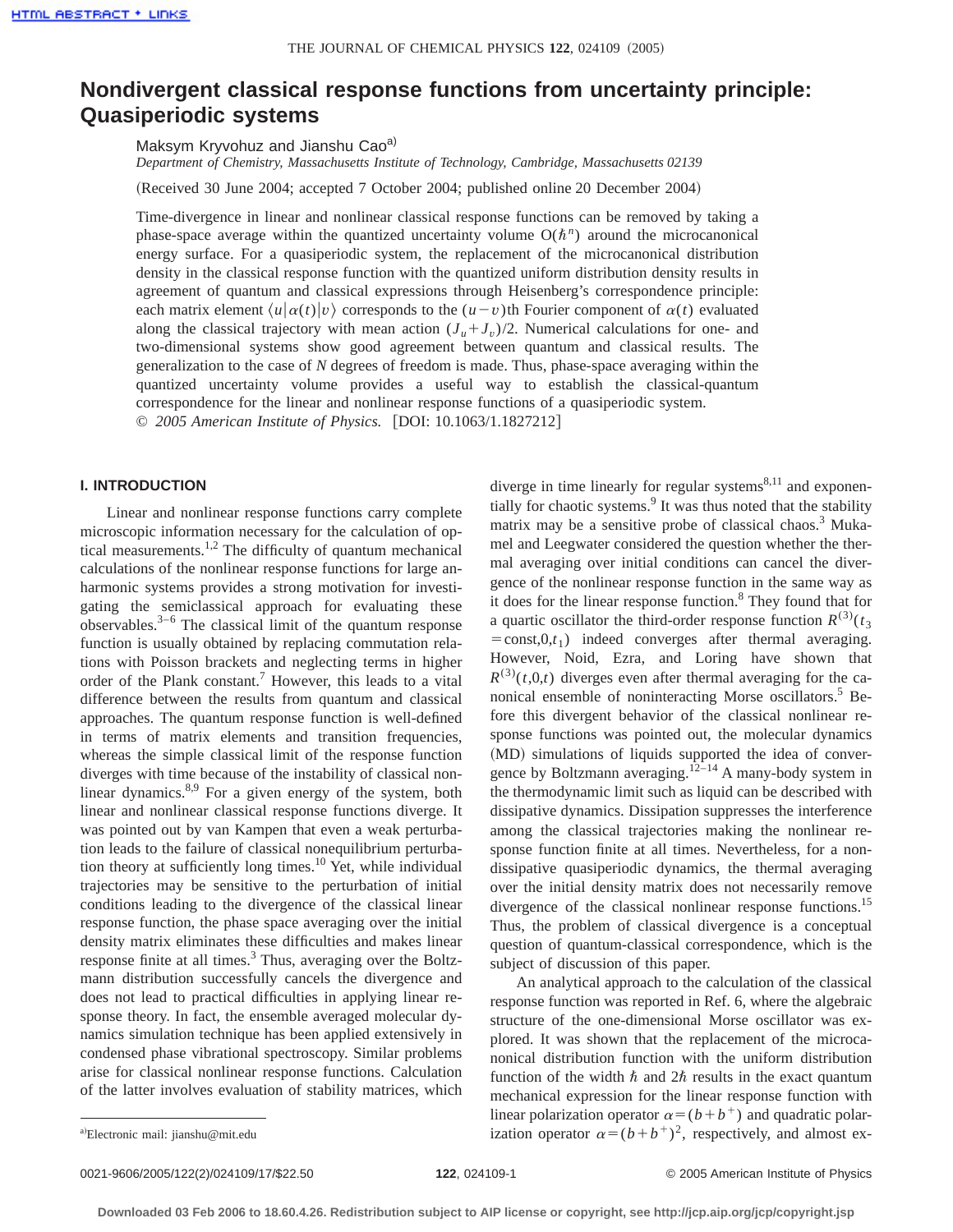act expression for the second-order nonlinear response function with polarization operator  $\alpha = (b+b^+)^2$ . Yet, a general form of polarization operator may result in divergence of the classical second and higher order response functions. In the present paper we generalize the approach proposed in Ref. 6 and show that using the uncertainty principle (or phase space quantization) we conveniently obtain the classical result that has well-defined quantum correspondence, both conceptually and numerically. We consider the quantum response function for a given eigenstate and its classical microcanonical limit. Starting with the classical expression for the response function we replace the microcanonical phase-space distribution density with the uniform distribution density within the phase-space volume  $O(\hbar^{n})$  around the classical trajectory. It may seem that this replacement should not lead to any considerable changes since in the classical limit  $\hbar \rightarrow 0$  the latter distribution density becomes the microcanonical  $\delta$ -function. Yet, the behavior of the classical response function changes drastically once the replacement is made. Finally we obtain the nondivergent classical expression which corresponds to the quantum mechanical one through Heisenberg's correspondence principle, where each time-dependent quantum matrix element  $\langle u | \alpha(t) | v \rangle$  is replaced with the  $(u-v)$ th classical Fourier component of  $\alpha(t)$ , evaluated along the classical trajectory with mean action  $(J_u + J_v)/2$ .<sup>11,16</sup> This correspondence principle was also used in spectral analysis technique proposed in Ref. 17 and showed a good agreement between the quantum and semiclassical linear spectral intensities and frequencies. The semiclassical approach developed in the present paper has a convenient representation in action-angle variables. Thus we assume that the system under consideration with *N* degrees of freedom has *N* independent first integrals, i.e., the bounded motion in phase space is equivalent to motion on  $N$  torus.<sup>18</sup> This assumption restricts the variety of systems and includes only those with quasiperiodic motion, that is separable systems or nonseparable systems with a weak coupling.<sup>7</sup>

The paper is organized as follows: In Sec. II the expression for the linear response function of *N*-dimensional systems is obtained. We show in general that the uncertainty width  $O(\hbar)$  is necessary to match classical and quantum results. In Sec. III the classical expression for the nonlinear response function is considered. Starting with the lowest order nonlinear response function we show that *n*-dimensional uncertainty  $O(\hbar^n)$  around the microcanonical energy surface in multidimensional phase space is necessary to obtain a nondivergent classical formula for the *n*th-order nonlinear response function. Classical and quantum expressions for the nonlinear response function turn out to have the same form. The result is generalized for the system with *N* degrees of freedom. The numerical calculations for the second-order nonlinear response function of a two-dimensional system (coupled oscillators) are presented in Sec. IV, followed by general comments and conclusions in Sec. V.

## **II. LINEAR RESPONSE**

The expression for the response function can be obtained by using time-dependent perturbation theory, $^{1,2}$  giving

$$
R_Q^{(n)}(t_n, \ldots, t_0)
$$
  
=  $\left(\frac{i}{\hbar}\right)^n \langle [[\ldots[\alpha(t_n), \alpha(t_{n-1})], \ldots, \alpha(t_1)], \alpha(t_0)] \rangle$ , (1)

where the operator  $\alpha(t)$  stands for the time-dependent polarizability in Raman spectroscopy or the time-dependent dipole momentum in IR spectroscopy. The classical mechanical expression for the response function<sup>3</sup> may be obtained in the limit  $\hbar\rightarrow 0$ ,

$$
R_C^{(n)}(t_n, ..., t_0)
$$
  
=  $(-1)^n \langle \{ \{ \cdots \{ \alpha(t_n), \alpha(t_{n-1}) \}, ..., \alpha(t_1) \}, \alpha(t_0) \} \rangle$ , (2)

where  $\{\cdot\cdot\}$  are Poisson brackets. In this section we concentrate on the linear response function  $R_Q^{(1)}(t)$  $= (i/\hbar)\langle [\alpha(t), \alpha(0)] \rangle$  and its classical correspondence  $R_C^{(1)}(t) = -\langle \{\alpha(t), \alpha(0)\}\rangle$ . Using identity Tr[ $\{A, B\}C$ ]  $=Tr[A{B,C}]$  we write

$$
R_C^{(1)}(t) = -\operatorname{Tr}(\{\alpha(t), \alpha(0)\}\rho) = -\operatorname{Tr}(\alpha(t)\{\alpha(0), \rho\}).\tag{3}
$$

As mentioned in the introduction, we assume that the motion of the system is quasiperiodic, and therefore we consider classical response functions in action-angle variables, which can be found employing the technique of the EBK quantization.19 Making use of the quasiperiodicity of motion in the limit of infinitely long time interval,  $T \rightarrow \infty$ , we can express any dynamical variable  $f(t)$  as a convergent Fourier expansion: $^{7,11}$ 

$$
f(t) = \sum_{n_1 n_2 \dots n_N} f_{n_1 n_2 \dots n_N} e^{i(n_1 \omega_1 + n_2 \omega_2 + \dots + n_N \omega_N)t}
$$
 (4)

or in terms of angle variables  $\vec{\varphi} = \vec{\omega}t + \vec{\varphi}_0$  as

$$
f(t) = \sum_{n_1 n_2 \cdots n_N} \tilde{f}_{n_1 n_2 \cdots n_N} e^{i(n_1 \varphi_1 + n_2 \varphi_2 + \cdots + n_N \varphi_N)},
$$
 (5)

where  $\{\omega_i\}$  are *N* fundamental frequencies and  $\{\varphi_{0i}\}$  are *N* arbitrary constants. It is assumed that all frequencies  $\omega_i$  are incommensurate. The fundamental frequencies are easy to obtain considering the Fourier transform of the generalized coordinates—the highest peak in the Fourier spectrum of such a coordinate corresponds to one fundamental frequency.<sup>19</sup> Action  $J_j$  can then be expressed in terms of fundamental frequencies and Fourier coefficients of Cartesian coordinates  $Q_i$  as<sup>19</sup>

$$
J_j = \sum_{n_1 n_2 \dots n_N} n_j (n_1 \omega_1 + n_2 \omega_2 + \dots + n_N \omega_N)
$$
  
 
$$
\times [Q_{1n_1 n_2 \cdots n_N}|^2 + |Q_{2n_1 n_2 \cdots n_N}|^2 + \dots + |Q_{Nn_1 n_2 \cdots n_N}|^2].
$$
  
(6)

The difficulty of practical application of the numerical EBK quantization grows with increasing the number of degrees of freedom  $N$ .<sup>19</sup> Yet, theoretically decomposition  $(5)$  may be applied to the system with arbitrary *N*, which allows analytical description of a many-body quasiperiodic systems. With this, we continue to consider classical response function in action-angle variables.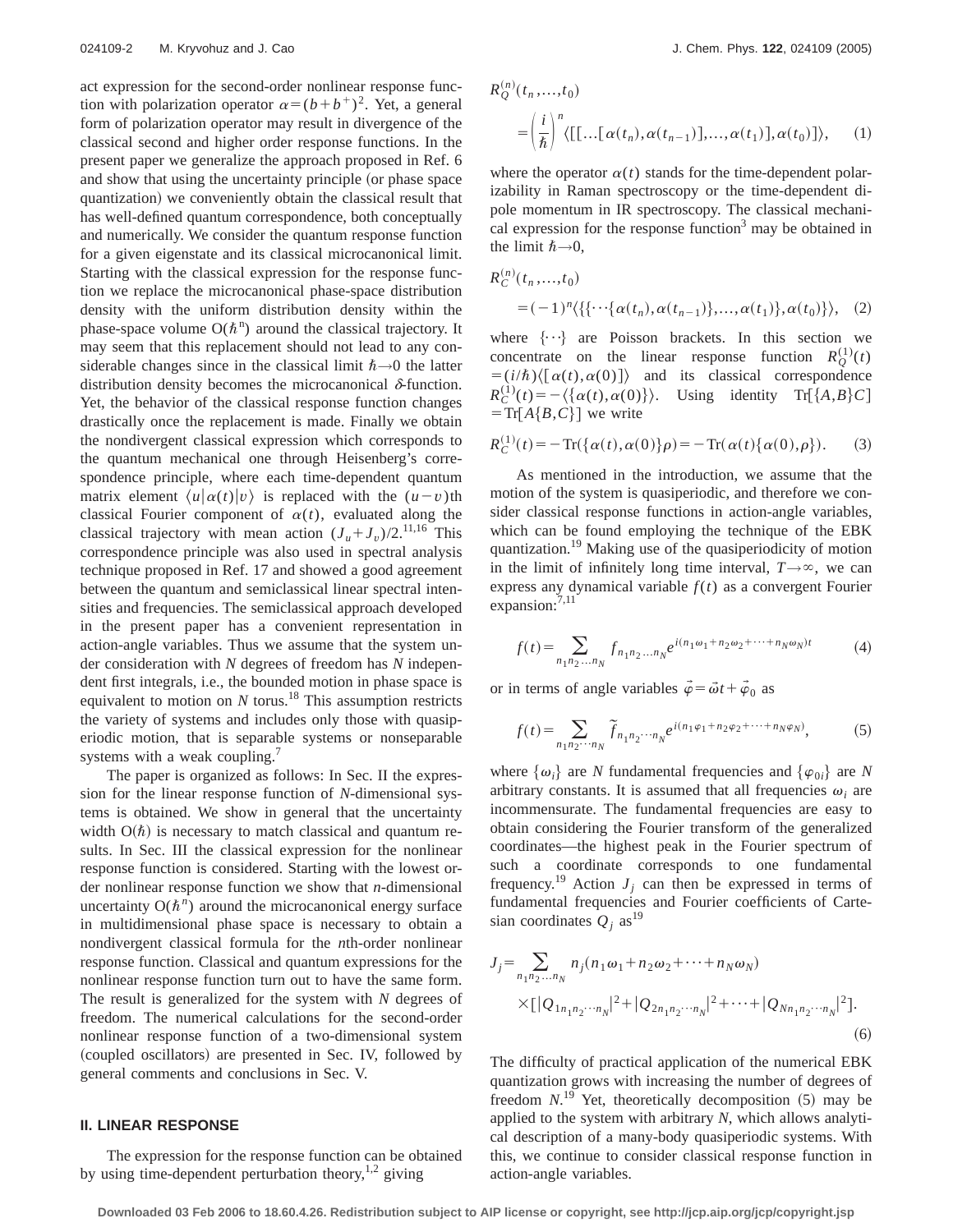## **A. One-dimensional system**

First, we consider a one-dimensional system with coordinates  $\{J,\varphi\}$ . The Poisson bracket in Eq. (3) is then

$$
\{\alpha(0),\rho\} = \frac{\partial \alpha(0)}{\partial \varphi_0} \frac{\partial \rho}{\partial J} - \frac{\partial \alpha(0)}{\partial J} \frac{\partial \rho}{\partial \varphi_0},\tag{7}
$$

where  $\rho$  is the normalized distribution function. Considering distributions  $\rho = \rho(J)$  uniform in  $\varphi$ , we will have only the first term in Eq.  $(7)$  and the classical expression for the linear response function in Eq.  $(3)$  is then

$$
R_C^{(1)}(t) = -\oint d\varphi_0 dJ\alpha(t) \frac{\partial \alpha(0)}{\partial \varphi_0} \frac{\partial \rho(J)}{\partial J}.
$$
 (8)

According to Eq.  $(5)$  we can express polarization  $\alpha(t)$ , a dynamical variable, as a Fourier series

$$
\alpha(t) = \sum_{n} \alpha_n e^{in\varphi},\tag{9}
$$

where  $\varphi = \omega t + \varphi_0$  and  $\omega = d\varphi/dt = \partial E/\partial J$  is a fundamental frequency. On substituting Eq.  $(9)$  into Eq.  $(8)$  and integrating out  $\varphi_0$  we have

$$
R_C^{(1)}(t) = 2\pi i \sum_n \int n |\alpha_n|^2 e^{in\omega t} \frac{\partial \rho(J)}{\partial J} dJ. \tag{10}
$$

Considering microcanonical distribution  $\rho = (1/2\pi)\delta(J)$  $-J_0$ ), the integral in Eq. (10) gives well-known linear time divergence<sup>10</sup> of the classical response function

$$
R_C^{(1)}(t) = \sum_n e^{in\omega t} \left( t n^2 |\alpha_n|^2 \frac{\partial \omega}{\partial J} - in \frac{\partial |\alpha_n|^2}{\partial J} \right) \Big|_{J=J_0}.
$$
 (11)

If, instead, we introduce an uncertainty  $\Delta$  around the trajectory  $J = J_0$ ,

$$
\rho(J) = \begin{cases} \frac{1}{2\pi} \frac{1}{\Delta}, & J_0 - \Delta/2 < J < J_0 + \Delta/2, \\ 0, & \text{otherwise,} \end{cases}
$$
(12)

then Eq.  $(10)$  becomes

$$
R_C^{(1)}(t) = \sum_{n} \frac{in}{\Delta} |\alpha_n|^2 e^{in\omega t}|_{J=J_0 - \Delta/2}
$$

$$
-\sum_{n} \frac{in}{\Delta} |\alpha_n|^2 e^{in\omega t}|_{J=J_0 + \Delta/2}.
$$
 (13)

We now compare this result with quantum-mechanical formula for the linear response function

$$
R_Q^{(1)}(t) = \sum_u \frac{i}{\hbar} |\langle g | \alpha | u \rangle|^2 e^{-i(E_u - E_g)t/\hbar}
$$

$$
- \sum_u \frac{i}{\hbar} |\langle g | \alpha | u \rangle|^2 e^{-i(E_g - E_u)t/\hbar}, \qquad (14)
$$

and notice that they will have similar expressions if  $\Delta$  $= |n|\hbar$ . This result was first observed in Ref. 6, where it was found that classical description of one-photon transition in the linear response of one-dimensional (1D) Morse oscillator will give exact results if  $\Delta = \hbar$ , and  $\Delta = 2\hbar$  for the two-photon transition. Indeed, let us show that the classical expression

$$
R_C^{(1)}(t) = \sum_n \frac{i}{\hbar} |\alpha_n|^2 e^{in\omega t} |_{J = J_0 - n\hbar/2}
$$

$$
- \sum_n \frac{i}{\hbar} |\alpha_n|^2 e^{in\omega t} |_{J = J_0 + n\hbar/2}
$$
(15)

gives the exact result for the 1D Morse oscillator. We consider the simplest case of linear polarization operator  $\alpha = b$  $+ b<sup>+</sup>$  which has the following classical limit for the Morse oscillator:6

$$
\alpha_c = \frac{2}{\chi_e \sqrt{1/\chi_e - 1}} \left( \frac{\chi_e^2 J^2}{\hbar^2} - \frac{\chi_e J}{\hbar} \right)^{1/2} \cos(\varphi),\tag{16}
$$

where  $\varphi = [1-(2\chi_e J/\hbar)]\omega_0 t + \varphi_0$  and  $\omega_0 = \sqrt{2D\beta^2/\mu}$  with  $\chi_e = \hbar \beta / \sqrt{8D\mu}$  are the parameters for the Morse potential. Polarization (16) has only two Fourier components, therefore

$$
R_C^{(1)}(t) = -\frac{i}{\hbar} |\alpha_{-1}|^2 e^{-i\omega t}|_{J=J_0 - \hbar/2} + \frac{i}{\hbar} |\alpha_1|^2 e^{i\omega t}|_{J=J_0 - \hbar/2}
$$
  

$$
-\frac{i}{\hbar} |\alpha_{-1}|^2 e^{-i\omega t}|_{J=J_0 + \hbar/2} + \frac{i}{\hbar} |\alpha_1|^2 e^{i\omega t}|_{J=J_0 + \hbar/2}
$$
  

$$
=\frac{2}{(1 - \chi_e)\hbar} ((v + 1)(1 - \chi_e(v + 1))
$$
  

$$
\times \sin[(1 - 2\chi_e(v + 1))\omega_0 t] - v(1 - \chi_e v)
$$
  

$$
\times \sin[(1 - 2\chi_e v)\omega_0 t]), \qquad (17)
$$

where the quantization condition  $J_0 = \hbar (v + 1/2)$  was used. The last expression coincides with the quantum result.<sup>6</sup>

#### **B. Two-dimensional system**

Next, we examine the classical response function for the two-dimensional system (coupled oscillators). By analogy to Eq.  $(8)$  the expression for the classical response function is

$$
R_C^{(1)}(t) = -\oint d\varphi_{0x} d\varphi_{0y} dJ_x dJ_y \alpha(t)
$$

$$
\times \left( \frac{\partial \alpha(0)}{\partial \varphi_{0x}} \frac{\partial \rho(J_x, J_y)}{\partial J_x} + \frac{\partial \alpha(0)}{\partial \varphi_{0y}} \frac{\partial \rho(J_x, J_y)}{\partial J_y} \right),
$$
(18)

where we again use the fact that distribution  $\rho$  is uniform in  $\varphi_{0x}$  and  $\varphi_{0y}$ . Fourier decomposition of polarization  $\alpha(t)$  $=\sum_{n_x,n_y} \alpha_{n_x,n_y} e^{i(n_x \varphi_x + n_y \varphi_y)}$  yields

$$
R_C^{(1)}(t) = 4 \pi^2 i \sum_{n_x n_y} \int dJ_x dJ_y |\alpha_{n_x n_y}|^2 e^{i(n_x \omega_x + n_y \omega_y)t}
$$
  
 
$$
\times \left( n_x \frac{\partial}{\partial J_x} + n_y \frac{\partial}{\partial J_y} \right) \rho(J_x, J_y).
$$
 (19)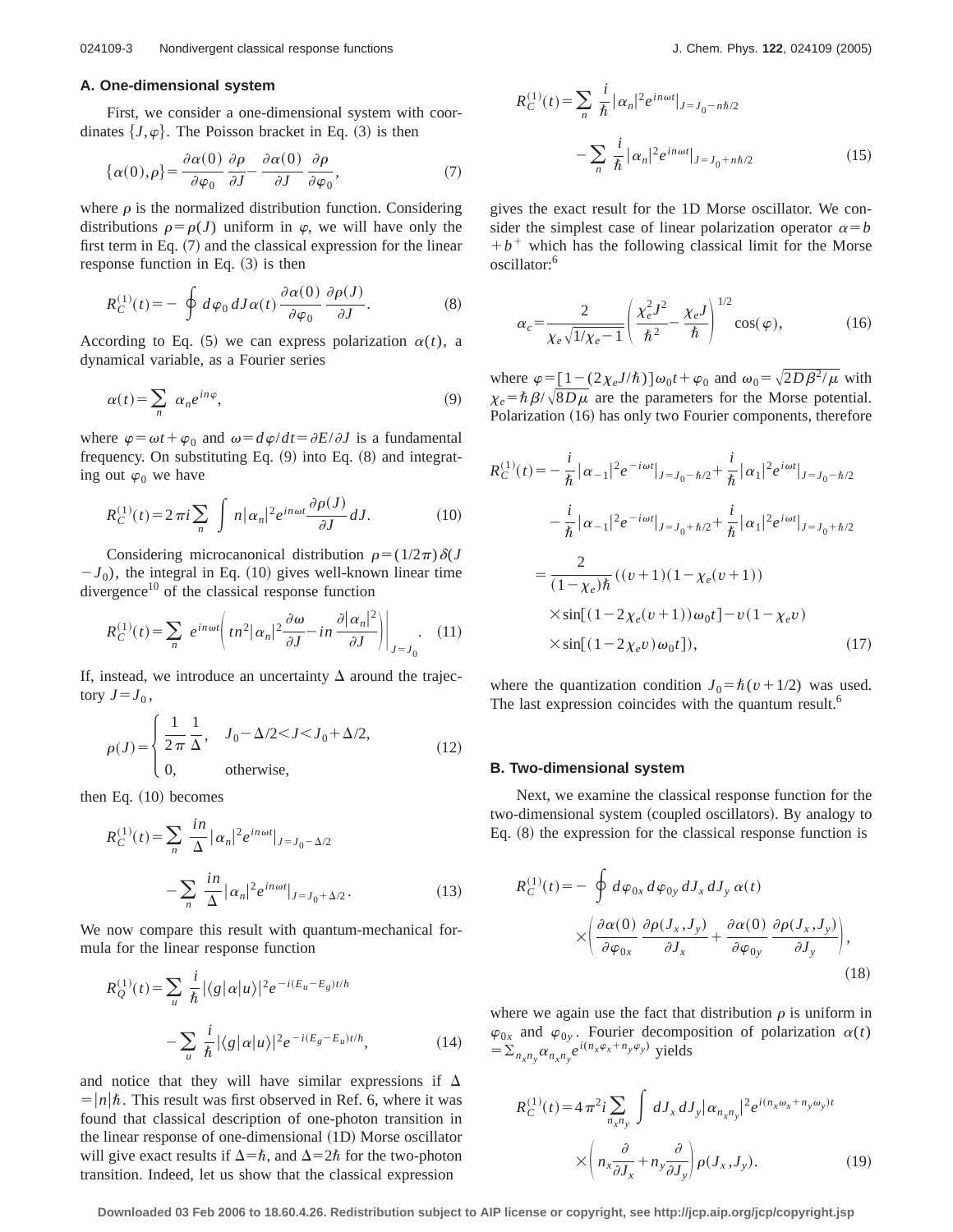Microcanonical distribution function  $\rho(J_x, J_y)$  $= (1/4\pi^2)\delta(J_x - J_{x0})\delta(J_y - J_{y0})$ , which comes as a limit of quantum mechanical eigenstate, again results in the linear time divergence of the classical response function  $(19)$ . Yet, as in the case of 1D system we may introduce uncertainty  $O(\hbar)$  around the trajectory to remove this divergence. First, we notice that our two-dimensional (2*D*) problem with the transition frequency  $n_{r}\omega_{r}+n_{y}\omega_{y}$  can be converted into the 1D problem with one-photon transition on frequency  $\tilde{\omega}_x$  after the change of variables,

$$
\widetilde{J}_x = \frac{n_x}{n_x^2 + n_y^2} J_x + \frac{n_y}{n_x^2 + n_y^2} J_y,
$$
\n
$$
\widetilde{J}_y = \frac{n_y}{n_x^2 + n_y^2} J_x - \frac{n_x}{n_x^2 + n_y^2} J_y,
$$
\n
$$
\widetilde{\omega}_x = \frac{\partial E}{\partial \widetilde{J}_x} = \frac{\partial E}{\partial J_x} \frac{\partial J_x}{\partial \widetilde{J}_x} + \frac{\partial E}{\partial J_y} \frac{\partial J_y}{\partial \widetilde{J}_x} = \omega_x n_x + \omega_y n_y,
$$
\n
$$
\widetilde{\omega}_y = \frac{\partial E}{\partial \widetilde{J}_y} = \frac{\partial E}{\partial J_x} \frac{\partial J_x}{\partial \widetilde{J}_y} + \frac{\partial E}{\partial J_y} \frac{\partial J_y}{\partial \widetilde{J}_y} = \omega_x n_y - \omega_y n_x.
$$
\n(20)

The classical response function now becomes

$$
R_C^{(1)}(t) = 4\pi^2 i \sum_{n_x n_y} \int d\tilde{J}_x d\tilde{J}_y |\alpha_{n_x n_y}|^2 e^{i\tilde{\omega}_x t} \frac{\partial}{\partial \tilde{J}_x} \rho(\tilde{J}_x, \tilde{J}_y),
$$
\n(21)

with the microcanonical density  $\rho(\tilde{J}_x, \tilde{J}_y) = (1/4\pi^2) \delta(\tilde{J}_x)$  $-\tilde{J}_{x0}\frac{\partial(\tilde{J}_y - \tilde{J}_{y0})}{\partial(\tilde{J}_y - \tilde{J}_{y0})}$ . Integrating out  $\tilde{J}_y$  we get

$$
R_C^{(1)}(t) = i \sum_{n_x n_y} \left( \int d\widetilde{J}_x |\alpha_{n_x n_y}|^2 e^{i\widetilde{\omega}_x t} \frac{\partial}{\partial \widetilde{J}_x} \delta(\widetilde{J}_x - \widetilde{J}_{x0}) \right) \Big|_{\widetilde{J}_y = \widetilde{J}_{y0}} ,
$$
\n(22)

which is the same as the one-dimensional linear response function  $(10)$ . As previously we now introduce uncertainty  $\Delta = \hbar$ , which changes microcanonical distribution density  $\delta(\tilde{J}_x - \tilde{J}_{x0})$  to the uniform distribution density within the width  $\hbar$ ,  $(1/\hbar)\theta((\tilde{J}_x - \tilde{J}_{x0}) + \hbar/2)\theta(\hbar/2 - (\tilde{J}_x - \tilde{J}_{x0}))$ . This results in

$$
R_C^{(1)}(t) = \sum_{n_x n_y} \frac{i}{\hbar} |\alpha_{n_x n_y}|^2 e^{i\tilde{\omega}_x t} \Big|_{\tilde{J}_x = \tilde{J}_{x0} - \hbar/2}
$$
  

$$
- \sum_{n_x n_y} \frac{i}{\hbar} |\alpha_{n_x n_y}|^2 e^{i\tilde{\omega}_x t} \Big|_{\tilde{J}_x = \tilde{J}_{x0} + \hbar/2},
$$
  
(23)

or in terms of the old variables  $\{J_x, J_y\}$  the classical expression for the linear response function becomes

$$
R_C^{(1)}(t) = \sum_{n_x n_y} \frac{i}{\hbar} |\alpha_{n_x n_y}|^2 e^{i(n_x \omega_x + n_y \omega_y)t} \Big|_{\substack{J_x = J_{x0} - n_x \hbar/2 \\ J_y = J_{y0} - n_y \hbar/2}} \Big|_{\substack{J_x = J_{x0} - n_x \hbar/2 \\ J_y = J_{y0} - n_y \hbar/2}} \Big|_{\substack{J_x = J_{x0} + n_x \hbar/2 \\ J_y = J_{y0} + n_x \hbar/2}} \Big|_{\substack{J_x = J_{x0} + n_x \hbar/2}} \Big|_{\substack{J_y = J_{y0} + n_x \hbar/2}} \Big|_{\substack{J_y = J_{y0} + n_x \hbar/2}} \Big|_{\substack{J_y = J_{y0} + n_y \hbar/2}} \Big|_{\substack{J_y = J_{y0} + n_y \hbar/2}} \Big|_{\substack{J_y = J_{y0} + n_y \hbar/2}} \Big|_{\substack{J_y = J_{y0} + n_y \hbar/2}} \Big|_{\substack{J_y = J_{y0} + n_y \hbar/2}} \Big|_{\substack{J_y = J_{y0} + n_y \hbar/2}} \Big|_{\substack{J_y = J_{y0} + n_y \hbar/2}} \Big|_{\substack{J_y = J_{y0} + n_y \hbar/2}} \Big|_{\substack{J_y = J_{y0} + n_y \hbar/2}} \Big|_{\substack{J_y = J_{y0} + n_y \hbar/2}} \Big|_{\substack{J_y = J_{y0} + n_y \hbar/2}} \Big|_{\substack{J_y = J_{y0} + n_y \hbar/2}} \Big|_{\substack{J_y = J_{y0} + n_y \hbar/2}} \Big|_{\substack{J_y = J_{y0} + n_y \hbar/2}} \Big|_{\substack{J_y = J_{y0} + n_y \hbar/2}} \Big|_{\substack{J_y = J_{y0} + n_y \hbar/2}} \Big|_{\substack{J_y = J_{y0} + n_y \hbar/2}} \Big|_{\substack{J_y = J_{y0} + n_y \hbar/2}} \Big|_{\substack{J_y = J_{y0} + n_y \hbar/2}} \Big|_{\substack{J_y = J_{y0} + n_y \hbar/2}} \Big|_{\sub
$$

From here it follows that in order to describe the transition on frequency  $n_x \omega_x + n_y \omega_y$  in classical language, we need to run the classical trajectory that corresponds to the mean values of actions

$$
J_x = J_{x0} + n_x \hbar/2 = \hbar (v_x + 1/2) + n_x \hbar/2
$$
  
=  $(\hbar (v_x + 1/2) + \hbar (v_x + n_x + 1/2))/2$   
=  $(J_{x0} + J_{xf})/2$ , (25)  

$$
J_y = J_{y0} + n_y \hbar/2 = \hbar (v_y + 1/2) + n_y \hbar/2
$$
  
=  $(\hbar (v_y + 1/2) + \hbar (v_y + n_y + 1/2))/2$ 

where  $J_{x0}$  and  $J_{y0}$  are action variables of the initial semiclassical state and  $J_{xf}$  and  $J_{yf}$  are action variables of the excited semiclassical state.

 $=(J_{y0}+J_{y f})/2,$ 

We now generalize the expression for the linear response function to the *N*-dimensional case (*N* degrees of freedom). Rotating and scaling *N*-dimensional action space similar to transformations (20) to get  $\tilde{\omega}_1 = \partial E / \partial \tilde{J}_1 = \sum_i^N \omega_i n_i$  we reduce the *N*-dimensional problem to one-dimensional problem with effective action  $\tilde{J}_1$  as in Eq. (22). Imposing the uncertainty  $\hbar$ around  $\tilde{J}_1$  and transforming action-space back, we obtain the general expression for the classical linear response function of the system with *N* degrees of freedom,

$$
R_C^{(1)}(t) = \sum_{n_1 n_2 ... n_N} \frac{i}{\hbar} |\alpha_{n_1 n_2 ... n_N}|^2 e^{i(\Sigma^N n_j \omega_j) \cdot t} \Big|_{\vec{j} = \vec{j}_0 - \vec{n}\hbar/2}
$$

$$
- \sum_{n_1 n_2 ... n_N} \frac{i}{\hbar} |\alpha_{n_1 n_2 ... n_N}|^2 e^{i(\Sigma^N n_j \omega_j) \cdot t} \Big|_{\vec{j} = \vec{j}_0 + \vec{n}\hbar/2},
$$
(26)

which means that one should run classical trajectory with mean actions  $J_j = (J_{j0} + J_{jj})/2$ ,  $j = 1,...,N$ , to find classical spectral amplitude  $R_C^{(1)}(\omega)$  of the transition with frequency  $\omega = \sum_{j}^{N} n_{j} \omega_{j}$ .

The result in  $(26)$  reproduces the well-known Heisenberg's correspondence principle<sup>11,16,17</sup> between the quantum matrix element  $\langle u | \alpha(t) | v \rangle$  and the classical  $(u-v)$ th Fourier component of  $\alpha(t)$ , evaluated along the trajectory with mean action  $(J_u + J_v)/2$ . This correspondence turns out to be almost exact for several exactly solvable systems such as harmonic and Morse oscillators $11$  and explains the coincidence of classical and quantum results noted in Ref. 6 and in the preceding section.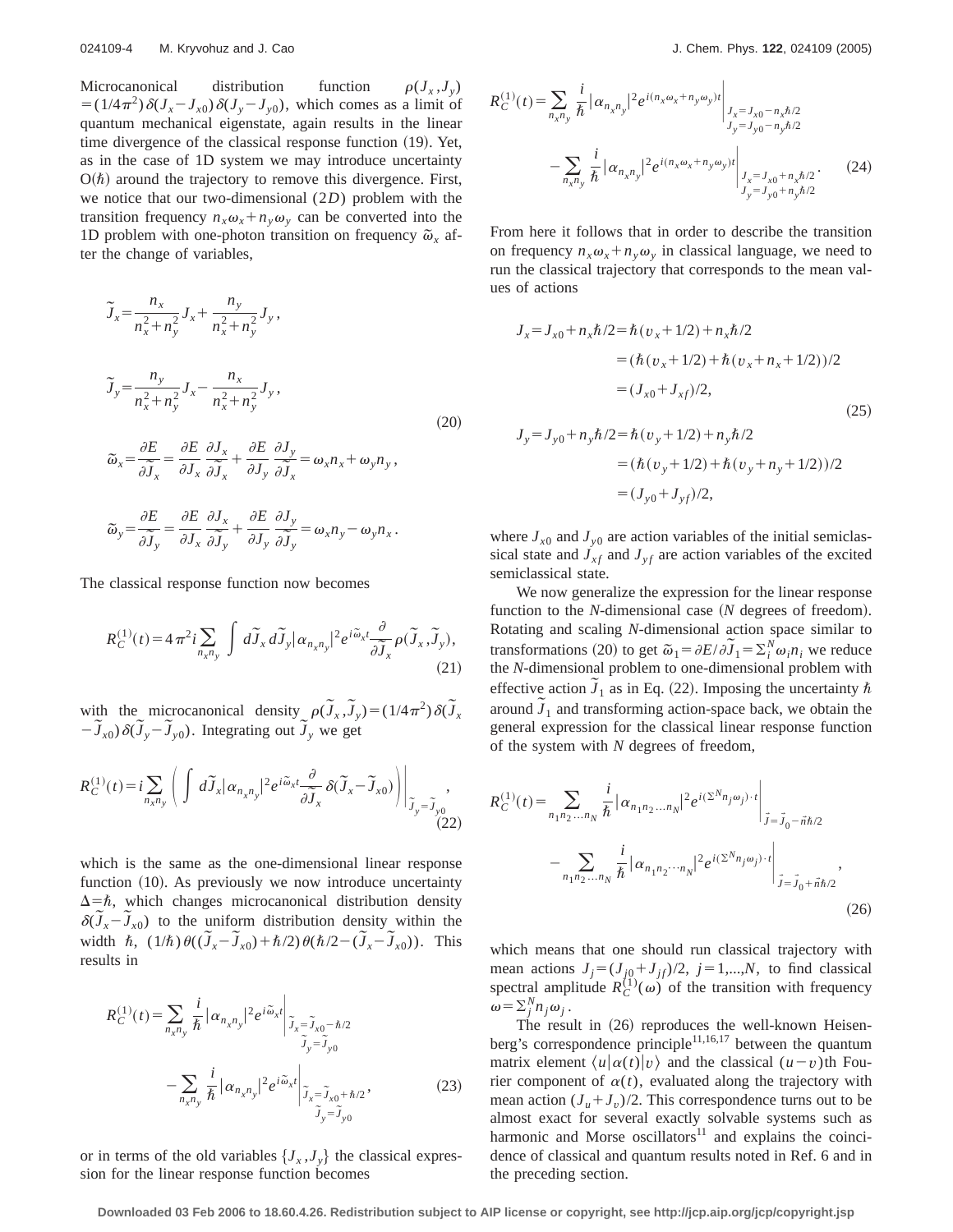### **III. NONLINEAR RESPONSE**

The nonlinear response function contains more detailed dynamical information than the linear response function. First, we focus on the lowest order nonlinear response function,

$$
R^{(2)}(\tau_1, \tau_2) = -\frac{1}{\hbar^2} \langle [[\alpha(t_2), \alpha(t_1)], \alpha(0)] \rangle, \tag{27}
$$

where  $t_2 = \tau_1 + \tau_2$ ,  $t_1 = \tau_1$ . The Fourier–Laplace transform of the second-order response function is defined as

$$
\widetilde{R}^{(2)}(\widetilde{\omega}_1, \widetilde{\omega}_2) = \int_0^\infty d\,\tau_1 \int_0^\infty d\,\tau_2 \, R^{(2)}(\tau_1, \tau_2) \times \exp(i\,\widetilde{\omega}_1 \,\tau_1 + i\,\widetilde{\omega}_2 \,\tau_2). \tag{28}
$$

It is convenient to work with the symmetrized spectrum<sup>2,20,21</sup>

$$
S(\Omega_1, \Omega_2) = |\widetilde{R}^{(2)}(\Omega_1, \Omega_1 + \Omega_2) + \widetilde{R}^{(2)}(\Omega_2, \Omega_1 + \Omega_2)|, \tag{29}
$$

which contains all the information about 2D response in the range of  $(\Omega_1>0, |\Omega_2|<\Omega_1)$ .

In the Heisenberg representation the time dependence of the polarization operator is given by  $\alpha(t)$ of the polarization operator is given by  $\alpha(t)$ <br>=  $e^{iH_0t/\hbar}\alpha(0)e^{-iH_0t/\hbar}$ . The quantum expression for  $R^{(2)}(\tau_1, \tau_2)$  can be written as

$$
R_Q^{(2)}(\tau_1, \tau_2) = -\frac{1}{\hbar^2} \langle g | [[\alpha(\tau_1 + \tau_2), \alpha(\tau_1)], \alpha(0)] | g \rangle
$$
  
=  $-\frac{1}{\hbar^2} \sum_v \sum_u \langle g | \alpha(0) | u \rangle \langle u | \alpha(0) | v \rangle \langle v | \alpha(0) | g \rangle [\exp(i(E_g - E_u)(\tau_1 + \tau_2)/\hbar) \exp(i(E_u - E_v)\tau_1/\hbar)$   
 $-\exp(i(E_u - E_v)(\tau_1 + \tau_2)/\hbar) \exp(i(E_g - E_u)\tau_1/\hbar) - \exp(i(E_u - E_v)(\tau_1 + \tau_2)/\hbar) \exp(i(E_v - E_g)\tau_1/\hbar)$   
 $+\exp(i(E_v - E_g)(\tau_1 + \tau_2)/\hbar) \exp(i(E_u - E_v)\tau_1/\hbar)],$  (30)

where  $E_k$  is an energy eigenvalue that corresponds to a specific eigenstate  $|k\rangle = |k_1, k_2, ..., k_N\rangle$  of the system with *N* degrees of freedom. State  $|g\rangle$  is the initial state which is not necessarily the ground state. As mentioned previously, to obtain the classical limit for the response function we should change quantum commutators to Poisson brackets,

$$
R_C^{(2)}(\tau_1, \tau_2) = \langle \{ \{ \alpha(t_2), \alpha(t_1) \}, \alpha(0) \} \rangle.
$$
 (31)

Again, we use action-angle variables to describe classical motion. In the preceding section it was shown that the number of degrees of freedom does not play any important role, therefore we start our considerations with the onedimensional system with coordinates  $\{J,\varphi\}$ . As shown in Appendix A the nonlinear response function  $(31)$  will have the following expression:



FIG. 1. The consecutive transitions from the quantum  $(a)$  and the classical single-trajectory (b) approaches. The simple classical method on the single trajectory gives only one average frequency  $\omega_c = \omega (J_0 + \Delta/2)$ , which corresponds to action  $J_0 + \Delta/2$ , and therefore is not able to account for  $\Delta \omega(|g\rangle)$  $\rightarrow |u\rangle$ )  $\neq \Delta \omega(|u\rangle \rightarrow |v\rangle)$ .

$$
R_C^{(2)}(\tau_1, \tau_2) = \int dJ \int_0^{2\pi} d\varphi_0 \left( \frac{\partial \alpha(t_2)}{\partial \varphi_0} \frac{\partial \alpha(t_1)}{\partial J} - \frac{\partial \alpha(t_2)}{\partial J} \frac{\partial \alpha(t_1)}{\partial \varphi_0} \frac{\partial \alpha(t_1)}{\partial \varphi_0} \frac{\partial \varphi_0}{\partial J} \right).
$$
 (32)

Now we make use of the quasiperiodicity of motion to decompose  $\alpha(t)$  into fundamental frequencies as we did



FIG. 2. Distribution density  $\rho(J_1, J_2, J_3)$  for the second-order response function in the  $(J_1, J_2)$  plane.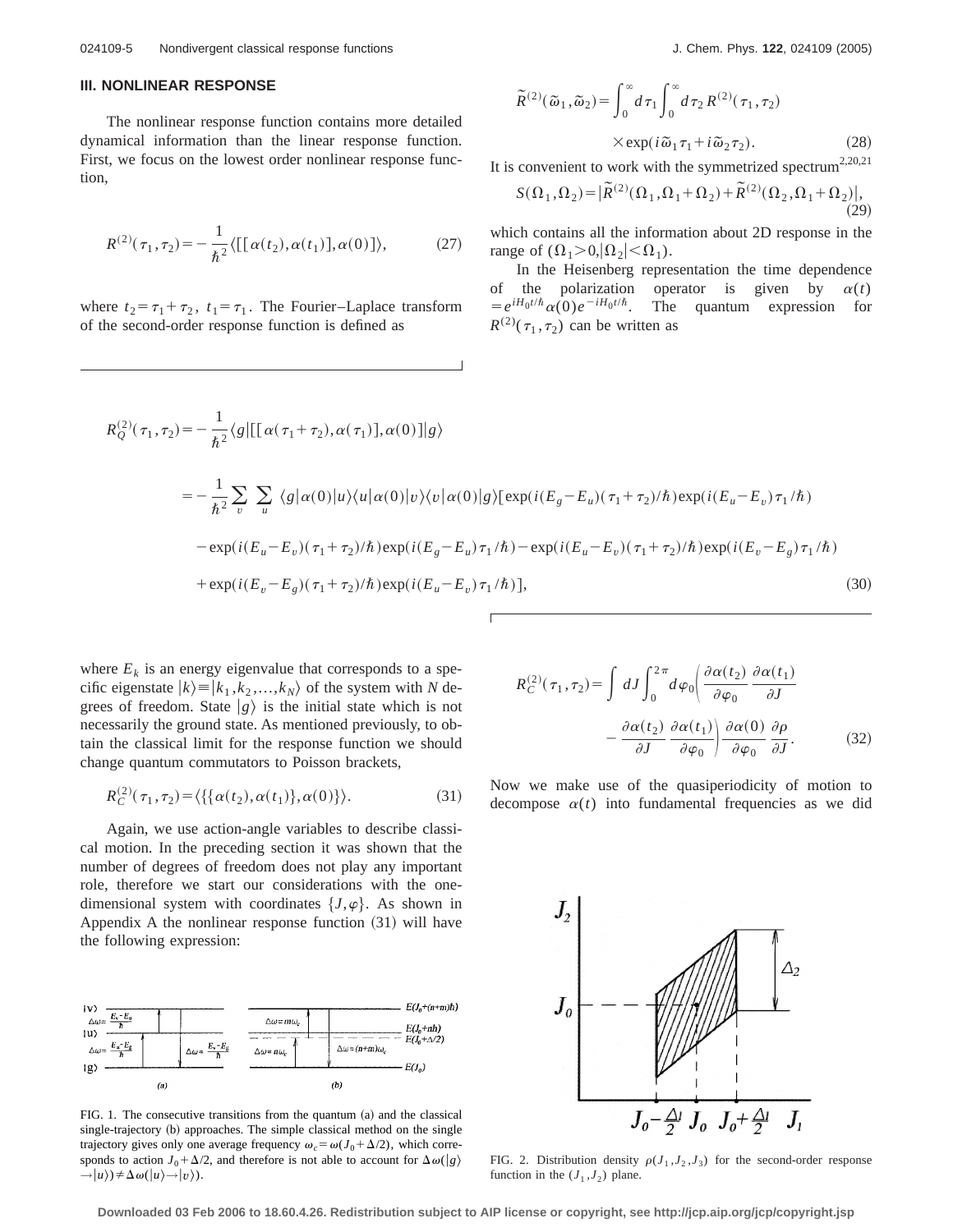in Eq. (9) for the linear response function  $\alpha(t)$  $=\sum_{n} \alpha_n e^{in(\omega t + \varphi_0)}$ . Substituting it into Eq. (32) and integrating out  $\varphi_0$  we get

$$
R_C^{(2)}(\tau_1, \tau_2)
$$
  
= $i \sum_n \sum_m \left\{ \int dJ(n+m) \left( m \alpha_m \frac{\partial \alpha_n}{\partial J} - n \alpha_n \frac{\partial \alpha_m}{\partial J} \right) \right\}$   
 $\times \alpha_{-n-m} \frac{\partial \rho}{\partial J} e^{in\omega t_1 + im\omega t_2} + imn(m+n)$   
 $\times (t_1 - t_2) \int \alpha_m \alpha_n \alpha_{-n-m} \frac{\partial \omega}{\partial J} \frac{\partial \rho}{\partial J} e^{in\omega t_1 + im\omega t_2} dJ \right\}.$  (33)

Microcanonical distribution density  $\rho = (1/2\pi)\delta(J-J_0)$ again leads to the time divergence of the response function (33). If we now impose uncertainty  $\Delta = O(\hbar)$  with the distribution density given by Eq.  $(12)$  we will still have time divergence due to the second term in Eq.  $(33)$ . Yet, if  $mn=0$ there will be no second term and we may describe spectral peaks  $(\Omega_1, \Omega_2) = \{(0,m\omega), (m\omega,0), (n\omega,-n\omega)\}\$  of symmetrized spectrum  $S(\Omega_1, \Omega_2)$  with formula (33) using density  $(12)$ ; these are transitions that involve only two states. Thus, one can see that by considering single classical trajectory with uncertainty  $O(\hbar)$  around it one can correctly describe transitions between two states—the case of linear response function and the case of nonlinear response function for transitions  $(\Omega_1, \Omega_2) = \{(0,m\omega), (m\omega,0), (n\omega,-n\omega)\}\.$  The latter explains the nondivergence of the second-order response function with quadratic polarization obtained in Ref. 6. Indeed, polarization  $\alpha = (b+b^+)^2$  results only in spectral peaks  $(\Omega_1, \Omega_2) = \{(0,2\omega), (2\omega,0), (2\omega,-2\omega)\}\,$ , therefore phase averaging within uncertainty  $2\hbar$  does not lead to the divergence of the classical response function at long times.

#### **A. One-dimensional system**

Yet, in general the second-order response function involves transitions between three states  $(Fig. 1)$ . Therefore one trajectory is not sufficient. We need to employ multiple trajectories in our method. This will solve one more problem of the quantum-classical correspondence—the correct account of anharmonicity effects on the frequencies of transitions between successive states  $(Fig. 1)$ . It was impossible to do so having only one fundamental frequency from the single trajectory simulation. The multiple trajectories concept is usually used to calculate stability matrices in the classical expression of the nonlinear response function.<sup>3</sup> Yet, stability matrices diverge. To overcome this difficulty we propose another approach. First, we start with introducing additional variables to the classical expression of the nonlinear response function  $(31)$  as shown in Appendix B:

$$
R_C^{(2)}(\tau_1, \tau_2) = \int \{ {\{\alpha(J_3, \varphi_3), \alpha(J_2, \varphi_2) \}_3, \alpha(J_1, \varphi_0) \}_3}
$$
  
 
$$
\times \frac{1}{2\pi} \delta(J_1 - J_0) \delta(J_2 - J_1)
$$
  
 
$$
\times \delta(J_3 - J_1) dJ_1 dJ_2 dJ_3 d\varphi_0,
$$
 (34)

where  $\varphi_3 = \omega(J_3)t_2 + \varphi_0$ ,  $\varphi_2 = \omega(J_2)t_1 + \varphi_0$  and brackets  $\{\cdots\}_3$  are defined as

$$
\{A, B\}_3 = \frac{\partial A}{\partial \varphi_0} \left( \frac{\partial}{\partial J_1} + \frac{\partial}{\partial J_2} + \frac{\partial}{\partial J_3} \right) B - \frac{\partial B}{\partial \varphi_0}
$$

$$
\times \left( \frac{\partial}{\partial J_1} + \frac{\partial}{\partial J_2} + \frac{\partial}{\partial J_3} \right) A. \tag{35}
$$

Polarizations  $\alpha$  in Eq. (34) are now evaluated on three separate trajectories, which at this step have the same initial conditions  $J_1 = J_2 = J_3 = J_0$ ,  $\varphi_{20} = \varphi_{30} = \varphi_0$ . We can also consider Eq.  $(34)$  in another way—as a trajectory in fourdimensional space  $\{J_1, J_2, J_3, \varphi\}$  with microcanonical distribution density

$$
\rho(J_1, J_2, J_3) = \frac{1}{2\pi} \delta(J_1 - J_0) \delta(J_2 - J_1) \delta(J_3 - J_1).
$$
 (36)

As previously our main assumption is that this microcanonical distribution function  $\rho(J_1, J_2, J_3)$  can be replaced with the uniform distribution function within volume  $O(\hbar^2)$ around the trajectory  $\{(J_1, J_2, J_3, \varphi): J_1 = J_2 = J_3 = J_0\}$ . In Appendix C such an uncertainty volume is found from the condition of the *nondivergence* [i.e., absence of derivatives  $\partial \alpha(t)/\partial J_i$ ] of the classical response function (34) (see Fig. 2), which is provided by the distribution density

$$
\rho(J_1, J_2, J_3) = \frac{1}{2 \pi \Delta_1 \Delta_2} \theta((J_1 - J_0) + \Delta_1/2) \theta((\Delta_1/2)
$$

$$
- (J_1 - J_0)) \theta((J_2 - J_1) + \Delta_2/2) \theta((\Delta_2/2)
$$

$$
- (J_2 - J_1)) \delta \left( J_3 + \frac{n}{m} J_2 - \frac{n+m}{m} J_1 \right). \tag{37}
$$

With distribution  $(37)$  the classical expression for the second-order response function, as shown in Appendix C, becomes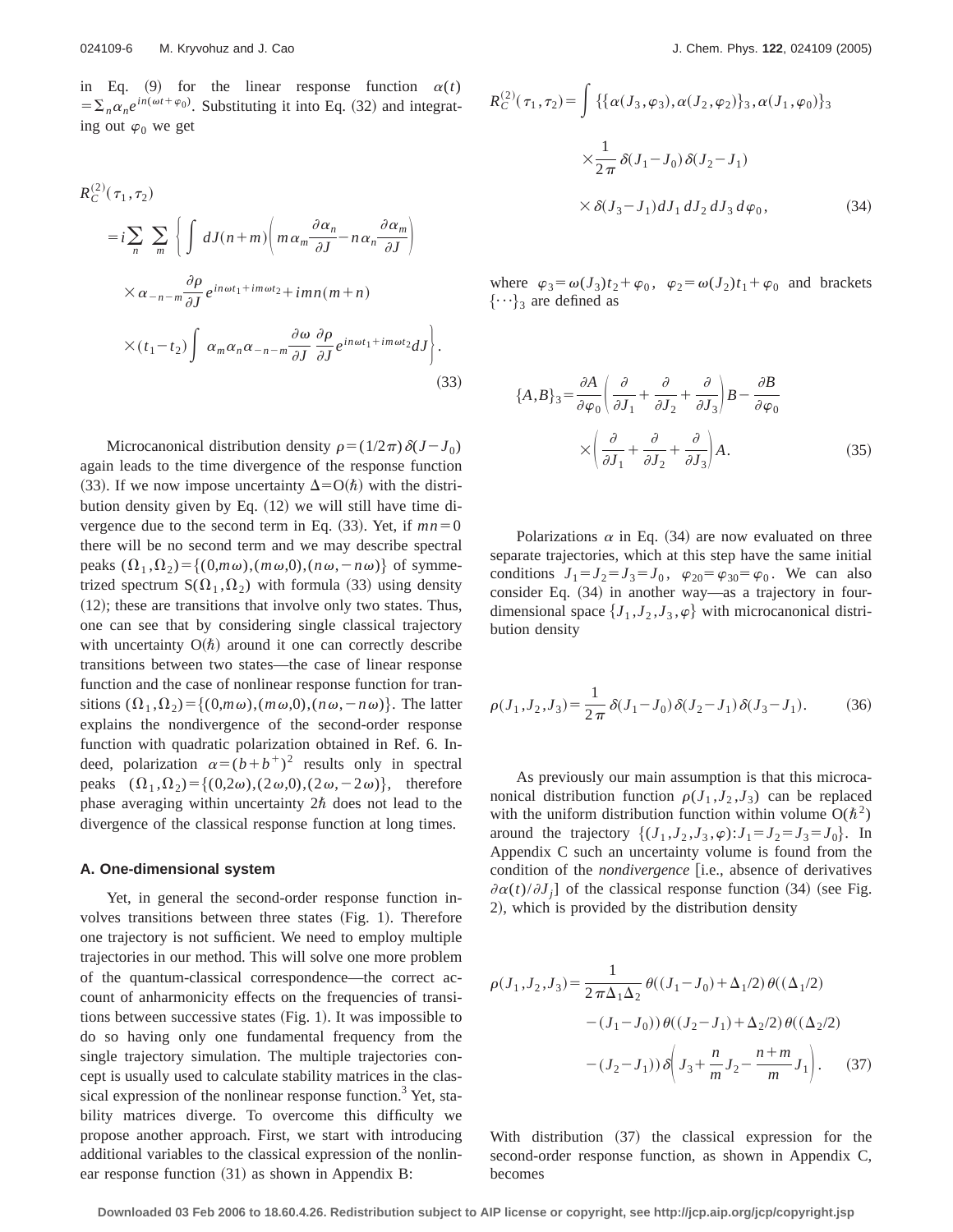$\epsilon$ 

 $\overline{1}$ 

$$
R_C^{(2)}(\tau_1, \tau_2) = \sum_{n,m} \frac{-(m+n)m}{\Delta_1 \Delta_2} \left\{ \alpha_m(J_3) \alpha_n(J_2) \alpha_{-m-n}(J_1) \exp(im\omega(J_3)(\tau_1 + \tau_2) + in \omega(J_2) \tau_1) \right\}_{\substack{J_1 = J_0 + \Delta_1/2 \\ J_2 = J_0 + \Delta_2/2 + \Delta_1/2 \\ J_3 = J_0 + (\Delta_1 - \Delta_2(n/m))/2 \\ J_4 = J_0 + (\Delta_1 - \Delta_2(n/m))/2}} \right\}_{\substack{J_1 = J_0 - \Delta_1/2 \\ J_2 = J_0 + \Delta_2/2 - \Delta_1/2 \\ J_3 = J_0 - (\Delta_1 + \Delta_2(n/m))/2}} \alpha_m(J_3) \alpha_n(J_2) \alpha_{-m-n}(J_1) \exp(im\omega(J_3)(\tau_1 + \tau_2) + in \omega(J_2) \tau_1) \right\}_{\substack{J_1 = J_0 - \Delta_1/2 \\ J_2 = J_0 + \Delta_2/2 - \Delta_1/2 \\ J_3 = J_0 - (\Delta_1 + \Delta_2(n/m))/2 \\ J_3 = J_0 + (\Delta_1 + \Delta_2(n/m))/2 \\ J_3 = J_0 + (\Delta_1 + \Delta_2(n/m))/2} \right\}_{\substack{J_1 = J_0 + \Delta_1/2 \\ J_2 = J_0 - \Delta_2/2 + \Delta_1/2 \\ J_3 = J_0 + (\Delta_1 + \Delta_2(n/m))/2 \\ J_3 = J_0 - (\Delta_1 - \Delta_2(n/m))/2}} \right\}_{\substack{J_1 = J_0 - \Delta_1/2 \\ J_2 = J_0 - \Delta_1/2 \\ J_3 = J_0 - (\Delta_1 - \Delta_2(n/m))/2}} \tag{38}
$$

Comparing classical result  $(38)$  with quantum result  $(30)$  we can see that the forms of the two expressions are the same. As in the case of the linear response function the arbitrariness of the size of the uncertainty volume for the classical nonlinear response function  $(Fig. 2)$  is removed from the requirement of coincidence of quantum and classical expressions, i.e., for  $\Delta_1 = |n+m|\hbar$  and  $\Delta_2 = |m|\hbar$ . With this, the final formula for the classical second-order response function takes the following form:

$$
R_C^{(2)}(\tau_1, \tau_2) = \sum_{n,m} \frac{-1}{\hbar^2} \left\{ \alpha_m(J_3) \alpha_n(J_2) \alpha_{-m-n}(J_1) \exp(im\omega(J_3)(\tau_1 + \tau_2) + in\omega(J_2)\tau_1) \right\}_{\substack{J_1 = J_0 + (n+m)\hbar/2 \\ J_2 = J_0 + m\hbar + (n\hbar/2) \\ J_3 = J_0 + m\hbar/2}} \right\}_{\substack{J_1 = J_0 + (n+m)\hbar/2 \\ J_2 = J_0 + m\hbar/2 \\ J_3 = J_0 + m\hbar/2}} - \alpha_m(J_3) \alpha_n(J_2) \alpha_{-m-n}(J_1) \exp(im\omega(J_3)(\tau_1 + \tau_2) + in\omega(J_2)\tau_1) \right\}_{\substack{J_1 = J_0 - (n+m)\hbar/2 \\ J_2 = J_0 - n\hbar/2 \\ J_3 = J_0 - n\hbar - (m\hbar/2) \\ J_2 = J_0 + n\hbar/2 \\ J_3 = J_0 + n\hbar/2}} \cdot \alpha_m(J_3) \alpha_n(J_2) \alpha_{-m-n}(J_1) \exp(im\omega(J_3)(\tau_1 + \tau_2) + in\omega(J_2)\tau_1) \right\}_{\substack{J_1 = J_0 + (n+m)\hbar/2 \\ J_2 = J_0 + n\hbar/2 \\ J_3 = J_0 + n\hbar + (m\hbar/2) \\ J_3 = J_0 - n\hbar - (n\hbar/2) \\ J_2 = J_0 - m\hbar - (n\hbar/2) \\ J_3 = J_0 - m\hbar - (n\hbar/2) \\ J_2 = J_0 - m\hbar - (n\hbar/2) \\ J_3 = J_0 - m\hbar/2} \right\}.
$$
\n(39)

Careful comparison of quantum expression (30) and classical expression (39) shows that again each quantum-mechanical propagator  $\langle v | \alpha | u \rangle \exp(i(E_v - E_u)t/\hbar)$ is replaced with the Fourier component  $\alpha_{v-u}(J)$  $\times$ exp( $i(v-u)\omega(J)t$ ) $|_{J=(J_x+J_y)/2}$  in the classical formula. Therefore, for instance, to calculate the classical secondorder response of the 1D system in the process shown in Fig. 1(a), one should run three classical trajectories  $\{J,\varphi_0\}$ with actions  $J_0 + n\hbar/2$ ,  $J_0 + n\hbar + m\hbar/2$ ,  $J_0 + (n+m)\hbar/2$  and find fundamental frequencies and spectral components of  $\alpha(t)$  along these trajectories. One can check that formula (39) reproduces almost exact quantum result for the onedimensional Morse oscillator with quadratic polarization<sup>5</sup>  $\alpha$  $=(b+b^{\dagger})^2$ , as shown in Ref. 6.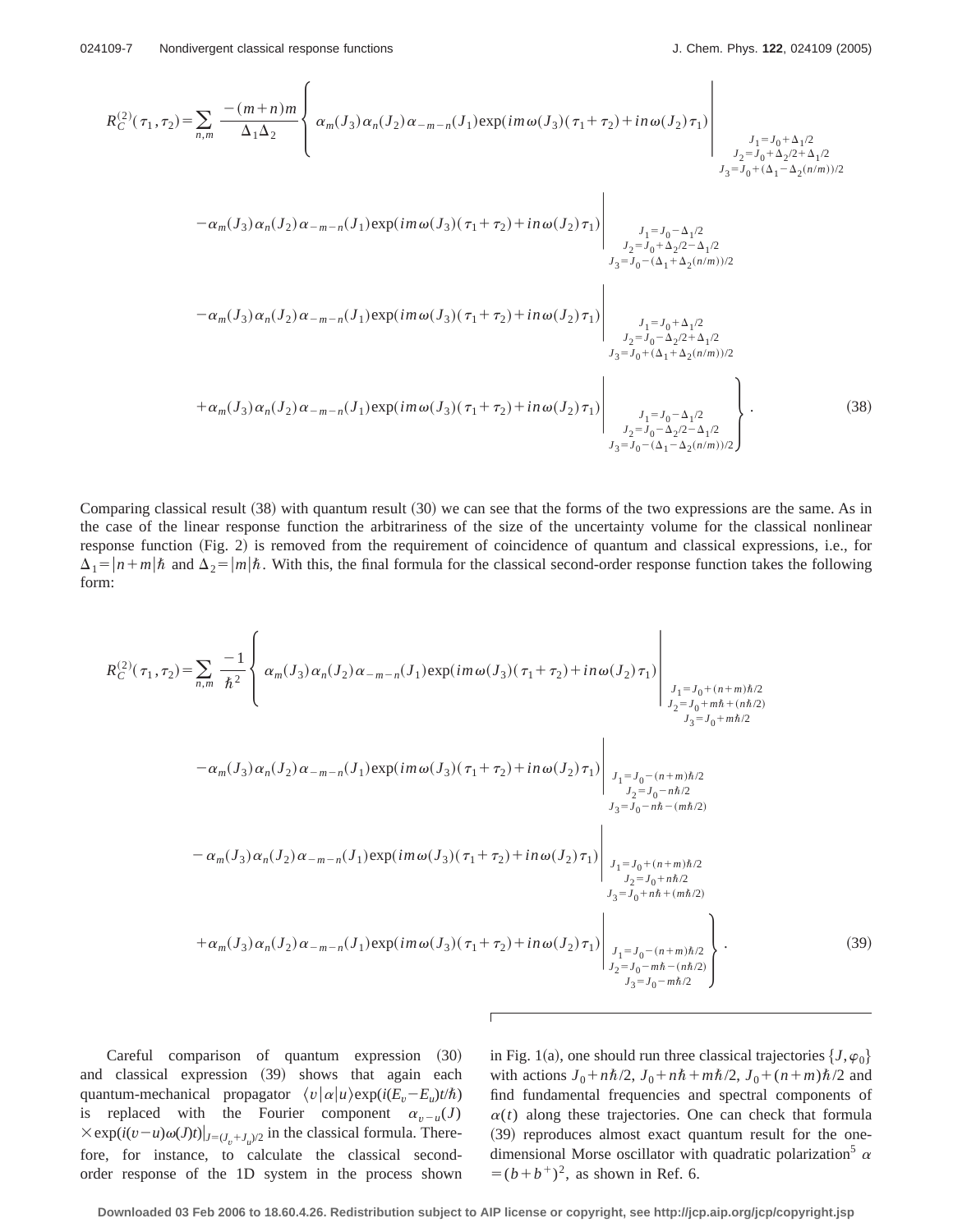## **B. <sup>n</sup>th-order response function for multidimensional systems**

The result  $(39)$  can be generalized for the system with *N* degrees of freedom. As it was shown for the linear response function, by scaling and rotating multidimensional action space we may reduce a *N*-dimensional problem to a one dimensional one. As an example, the second part of Appendix B contains transformations for the second-order response function of two-dimensional systems. The final formula for the *N*-dimensional system have the same result as for onedimensional system but with vectors instead of scalars [compare Eq.  $(15)$  with Eq.  $(26)$ ]. The second-order classical response function for the *N*-dimensional system reads

$$
R_C^{(2)}(\tau_1, \tau_2) = \sum_{n,m} \frac{-1}{\hbar^2} \left\{ \alpha_{\vec{m}}(\vec{J}_3) \alpha_{\vec{n}}(\vec{J}_2) \alpha_{-\vec{m}-\vec{n}}(\vec{J}_1) \exp(i\vec{m}\vec{\omega}(\vec{J}_3)(\tau_1 + \tau_2) + i\vec{n}\vec{\omega}(\vec{J}_2)\tau_1) \Bigg|_{\substack{\vec{J}_1 = \vec{J}_0 + (\vec{n} + \vec{m})\hbar/2 \\ \vec{J}_2 = \vec{J}_0 + \vec{m}\hbar/2 \\ \vec{J}_3 = \vec{J}_0 + \vec{m}\hbar/2}} \right\}
$$
  

$$
- \alpha_{\vec{m}}(\vec{J}_3) \alpha_{\vec{n}}(\vec{J}_2) \alpha_{-\vec{m}-\vec{n}}(\vec{J}_1) \exp(i\vec{m}\vec{\omega}(\vec{J}_3)(\tau_1 + \tau_2) + i\vec{n}\vec{\omega}(\vec{J}_2)\tau_1) \Bigg|_{\substack{\vec{J}_1 = \vec{J}_0 - (\vec{n} + \vec{m})\hbar/2 \\ \vec{J}_2 = \vec{J}_0 - \vec{m}\hbar/2 \\ \vec{J}_3 = \vec{J}_0 - \vec{m}\hbar/2}} \right\}
$$
  

$$
- \alpha_{\vec{m}}(\vec{J}_3) \alpha_{\vec{n}}(\vec{J}_2) \alpha_{-\vec{m}-\vec{n}}(\vec{J}_1) \exp(i\vec{m}\vec{\omega}(\vec{J}_3)(\tau_1 + \tau_2) + i\vec{n}\vec{\omega}(\vec{J}_2)\tau_1) \Bigg|_{\substack{\vec{J}_1 = \vec{J}_0 + (\vec{n} + \vec{m})\hbar/2 \\ \vec{J}_2 = \vec{J}_0 + \vec{m}\hbar/2 \\ \vec{J}_3 = \vec{J}_0 + \vec{m}\hbar/2}} \right\}
$$
  

$$
+ \alpha_{\vec{m}}(\vec{J}_3) \alpha_{\vec{n}}(\vec{J}_2) \alpha_{-\vec{m}-\vec{n}}(\vec{J}_1) \exp(i\vec{m}\vec{\omega}(\vec{J}_3)(\tau_1 + \tau_2) + i\vec{n}\vec{\omega}(\vec{J}_2)\tau_1) \Bigg|_{\substack{\vec{J}_1 = \vec{J}_0 - (\vec{n} + \vec
$$

where  $\vec{J}_k = (J_{k_1}, J_{k_2},..., J_{k_N}), \quad \alpha_{\vec{m}} = \alpha_{m_1 m_2 ... m_N}$  and  $\vec{m} \vec{\omega}$  $=m_1\omega_1+m_2\omega_2+\cdots+m_N\omega_N$ .

Basing on the results for the first- and second-order response functions it becomes possible to find the classical result for the *n*th order response function. As it was noticed previously the difference between the results for the *N*-dimensional system and for the one-dimensional system is that all scalar parameters of the 1D system turn to the *N*-component vectors. Therefore, for the purpose of simplicity, we may consider only one-dimensional systems. The classical expression  $(15)$  for the linear response function can be rewritten in the form

$$
R_C^{(1)}(t) = \sum_n \left. \frac{i}{\hbar} \alpha_n(J_1) \alpha_{-n}(J_2) e^{in\omega(J_2)t} \right|_{\substack{J_1 = J_0 - n\hbar/2 \\ J_2 = J_0 - n\hbar/2}} \newline - \sum_n \left. \frac{i}{\hbar} \alpha_n(J_1) \alpha_{-n}(J_2) e^{in\omega(J_2)t} \right|_{\substack{J_1 = J_0 + n\hbar/2 \\ J_2 = J_0 + n\hbar/2}} \tag{41}
$$

with distribution density within the volume  $O(\hbar)$  in threedimensional space  $\{J_1, J_2, \varphi_0\}$  given by

$$
\rho(J_1, J_2) = \frac{1}{2\pi} \frac{1}{|n|\hbar} \,\tilde{\theta}_{|n|\hbar}(J_1 - J_0) \,\delta(J_2 - J_1),\tag{42}
$$

where  $\tilde{\theta}_{\Delta}(x) = \theta(x + \Delta/2) \theta(\Delta/2 - x)$  is a square function of the width  $\Delta$ . Comparing Eq. (42) with Eq. (37) it becomes clear, that in order to obtain the nondivergent classical expression for the *n*th-order nonlinear response function, one should impose uncertainty within the volume  $O(\hbar^n)$  around the trajectory in  $(n+1)$ -dimensional phase space. The uncertainty volume is given for each sequence of transitions  $|k_0\rangle$  $\rightarrow$   $|k_0+k_1\rangle \rightarrow |k_0+k_1+k_2\rangle \rightarrow \cdots \rightarrow |k_0+\cdots+k_n\rangle \rightarrow |k_0\rangle$  by the distribution density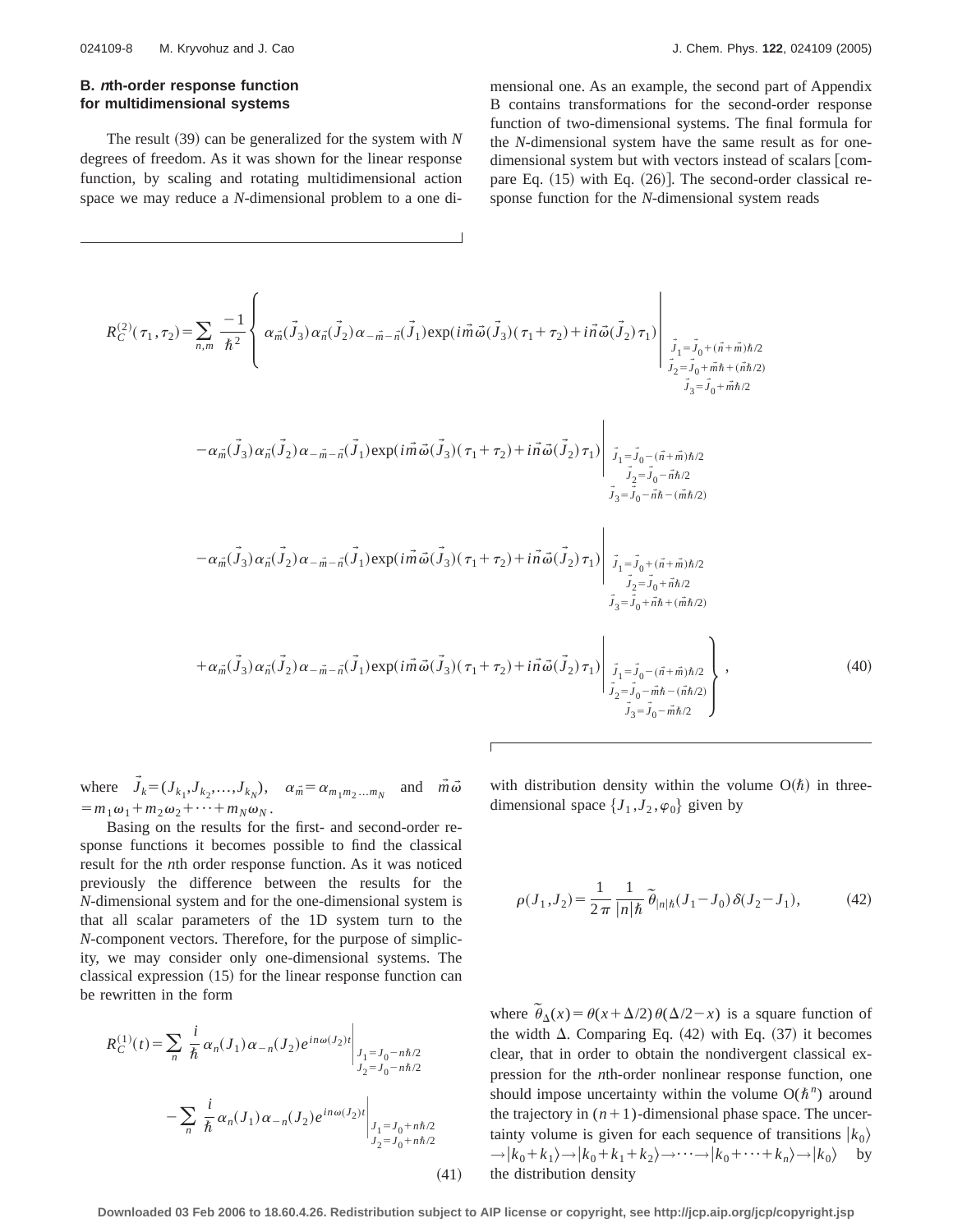$$
\rho(J_1, J_2, \dots, J_{n+1}) = \frac{1}{2\pi} \frac{1}{|k_1|\hbar \times |k_1 + k_2|\hbar \times |k_1 + k_2 + k_3|\hbar \times \dots} \times \tilde{\theta}_{|k_1|\hbar} (J_1 - J_0) \times \tilde{\theta}_{|k_1 + k_2|\hbar} \left( J_2 - \frac{k_1}{k_1} J_1 \right)
$$
  
 
$$
\times \tilde{\theta}_{|k_1 + k_2 + k_3|\hbar} \left( J_3 - \frac{k_2}{k_1 + k_2} J_2 - \frac{k_1}{k_1 + k_2} J_1 \right) \times \dots \times \tilde{\theta}_{|k_1 + \dots + k_n|\hbar} \left( J_n - \frac{k_{n-1}}{k_1 + k_2 + \dots + k_{n-1}} J_{n-1} \right)
$$
  
 
$$
-\dots - \frac{k_1}{k_1 + k_2 + \dots + k_{n-1}} J_1 \right) \delta \left( J_{n+1} - \frac{k_n}{k_1 + k_2 + \dots + k_n} J_n - \dots - \frac{k_1}{k_1 + k_2 + \dots + k_n} J_1 \right). \tag{43}
$$

Again, distribution functions  $(43)$  result in the replacement of the quantum mechanical matrix elements  $\langle v | \alpha | u \rangle$  with the Fourier coefficients of  $\alpha(t)$ , evaluated along the classical trajectory with average action  $(J_v + J_u)/2$ . The latter can be verified by the detailed calculation of the third-order response function  $R_C^{(3)}(\tau_1, \tau_2, \tau_3)$  using the distribution density in Eq. (43). It is useful to check that in the limit  $\hbar \rightarrow 0$  the distribution density (43) becomes a microcanonical density in the form of the product of  $\delta$ -functions as in Eq. (36).

## **IV. NUMERICAL CALCULATIONS**

In this section we show how one can numerically implement the above results. We compute the second-order nonlinear response function of the two coupled oscillators and compare its symmetrized spectra  $S(\Omega_1, \Omega_2)$  from quantum and classical calculations. We consider Henon–Heiles Hamiltonian<sup>22</sup>

$$
H = \frac{1}{2}(p_x^2 + p_y^2 + \omega_x^0 x^2 + \omega_y^0 y^2) + \lambda(xy^2 + \eta \cdot x^3)
$$
 (44)

with  $\omega_x^0 = 0.7$ ,  $\omega_y^0 = 1.3$ ,  $\lambda = -0.1$ ,  $\eta = 0.1$ .

The symmetrized spectrum of the second-order response function is given by Eq.  $(29)$ . The Fourier–Laplace transform  $\tilde{R}^{(2)}(\tilde{\omega}_1, \tilde{\omega}_2)$  of the quantum-mechanical result (30) is

$$
\tilde{R}_{Q}^{(2)}(\tilde{\omega}_{1},\tilde{\omega}_{2}) = -\frac{1}{4\hbar^{2}}\sum_{v}\sum_{u}\langle g|\alpha(0)|u\rangle\langle u|\alpha(0)|v\rangle\langle v|\alpha(0)|g\rangle[\delta(\tilde{\omega}_{1}-(E_{g}-E_{v})/\hbar)\delta(\tilde{\omega}_{2}-(E_{g}-E_{u})/\hbar)-\delta(\tilde{\omega}_{1}-(E_{g}-E_{v})/\hbar)\delta(\tilde{\omega}_{2}-(E_{u}-E_{v})/\hbar)-\delta(\tilde{\omega}_{1}-(E_{u}-E_{g})/\hbar)\delta(\tilde{\omega}_{2}-(E_{u}-E_{v})/\hbar)+\delta(\tilde{\omega}_{1}-(E_{u}-E_{g})/\hbar)\delta(\tilde{\omega}_{2}-(E_{v}-E_{g})/\hbar)].
$$
\n(45)

The Hamiltonian in Eq.  $(44)$  is diagonalized in a local mode basis of 225 harmonic oscillator wave functions and the quantum spectrum  $(45)$  of the second-order response function is calculated. We consider the polarization operator in the form

$$
\alpha = x^2 + y^2. \tag{46}
$$

The symmetrized spectrum  $S_Q(\Omega_1, \Omega_2)$  is plotted in Fig.  $4(a)$ . The system is considered to be initially in the state  $|g\rangle=|1,1\rangle.$ 

The classical expression for  $\tilde{R}^{(2)}(\tilde{\omega}_1, \tilde{\omega}_2)$  arises from the Fourier–Laplace transform of Eq.  $(40)$ ,



FIG. 3. Spectral components of  $\alpha(t)=x^2+y^2$  in the region of the initial state  $|1,1\rangle$ . Representation of the spectral frequencies in terms of the fundamental frequencies  $\{\omega_x, \omega_y\}$  leads to decomposition given by Eq. (5).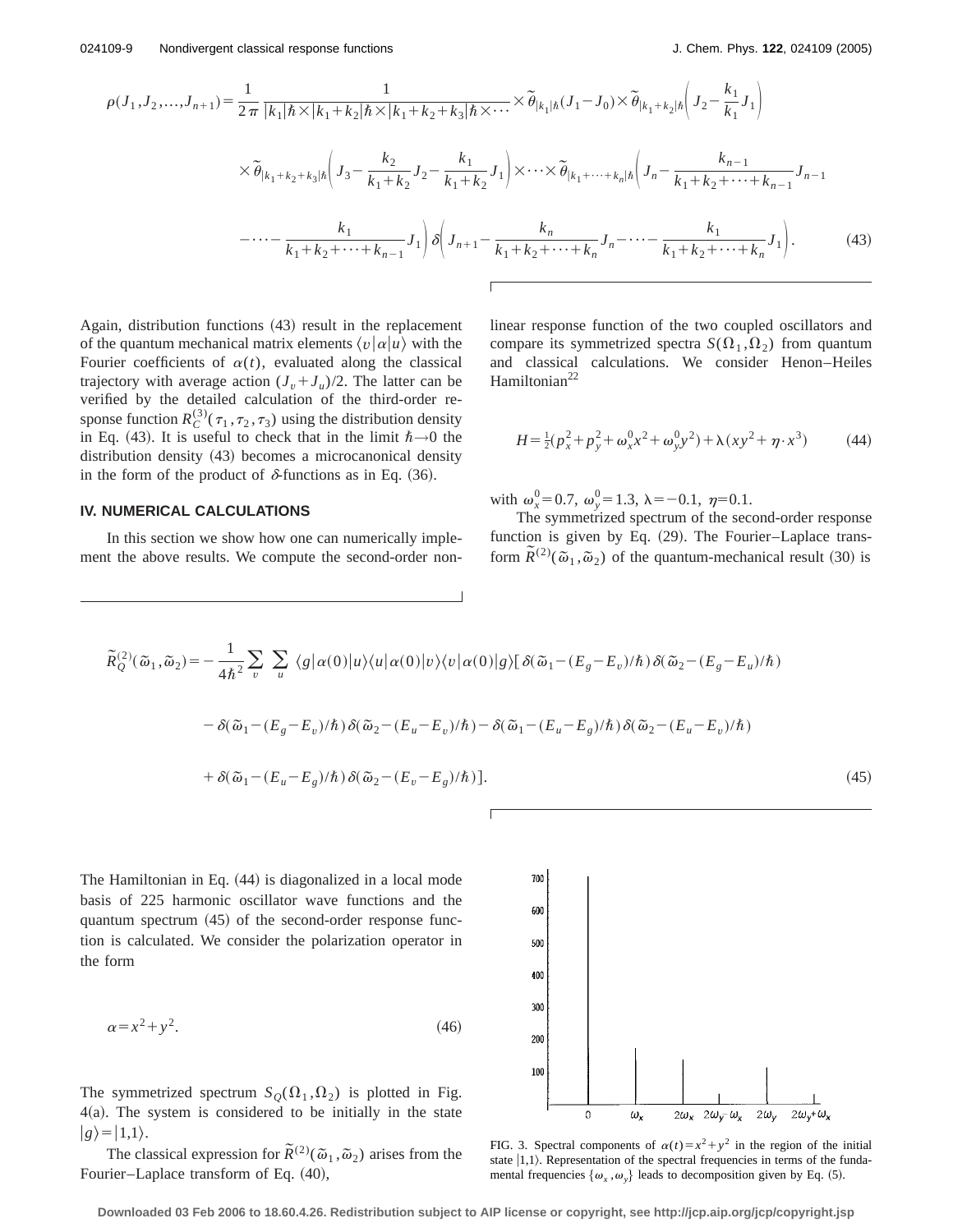$$
R_{C}^{(2)}(\tilde{\omega}_{1},\tilde{\omega}_{2}) = \sum_{n_{x},n_{y},m_{x},m_{y}} \frac{-1}{4\hbar^{2}} \left\{ \alpha_{m_{x}m_{y}}(\tilde{J}_{3}) \alpha_{n_{x}n_{y}}(\tilde{J}_{2}) \alpha_{-m_{x}-n_{x},-m_{y}-n_{y}}(\tilde{J}_{1}) \delta(\tilde{\omega}_{1}-\tilde{m}\tilde{\omega}(\tilde{J}_{3})-\tilde{n}\tilde{\omega}(\tilde{J}_{2})) \right.\times \delta(\tilde{\omega}_{2}-\tilde{m}\tilde{\omega}(\tilde{J}_{3})) \Big|_{\substack{\tilde{J}_{1}=\tilde{J}_{0}+(\tilde{n}+\tilde{m})\hbar/2 \\ \tilde{J}_{2}=\tilde{J}_{0}+\tilde{m}\hbar/2 \\ \tilde{J}_{3}=\tilde{J}_{0}+\tilde{m}\hbar/2}} - \alpha_{m_{x}m_{y}}(\tilde{J}_{3}) \alpha_{n_{x}n_{y}}(\tilde{J}_{2}) \alpha_{-m_{x}-n_{x},-m_{y}-n_{y}}(\tilde{J}_{1}) \delta(\tilde{\omega}_{1}-\tilde{m}\tilde{\omega}(\tilde{J}_{3})-\tilde{n}\tilde{\omega}(\tilde{J}_{2})) \right.\times \delta(\tilde{\omega}_{2}-\tilde{m}\tilde{\omega}(\tilde{J}_{3})) \Big|_{\substack{\tilde{J}_{1}=\tilde{J}_{0}-(\tilde{n}+\tilde{m})\hbar/2 \\ \tilde{J}_{2}=\tilde{J}_{0}-\tilde{m}\hbar/2 \\ \tilde{J}_{3}=\tilde{J}_{0}-\tilde{m}\hbar/2}} - \alpha_{m_{x}m_{y}}(\tilde{J}_{3}) \alpha_{n_{x}n_{y}}(\tilde{J}_{2}) \alpha_{-m_{x}-n_{x},-m_{y}-n_{y}}(\tilde{J}_{1}) \delta(\tilde{\omega}_{1}-\tilde{m}\tilde{\omega}(\tilde{J}_{3})-\tilde{n}\tilde{\omega}(\tilde{J}_{2})) \right.\times \delta(\tilde{\omega}_{2}-\tilde{m}\tilde{\omega}(\tilde{J}_{3})) \Big|_{\substack{\tilde{J}_{1}=\tilde{J}_{0}-(\tilde{n}+\tilde{m})\hbar/2 \\ \tilde{J}_{2}=\tilde{J}_{0}-\tilde{
$$

where  $\vec{J} = (J_x, J_y), \quad \vec{\omega} = (\omega_x, \omega_y), \quad \vec{m} = (m_x, m_y), \quad \vec{n}$  $=(n_x, n_y)$ . Given the spectrum of  $\alpha(t)$  one can select nonvanishing terms in the above sum. The typical Fourier spectrum of  $\alpha$  in the vicinity of the initial state  $|1,1\rangle$  is shown in Fig. 3. It has 11 significant spectral components:  $\alpha_{0,0}$ ,  $\alpha_{1,0}$ ,  $\alpha_{2,0}, \alpha_{-1,2}, \alpha_{0,2}, \alpha_{1,2}, \alpha_{-1,0}, \alpha_{-2,0}, \alpha_{1,-2}, \alpha_{0,-2},$  $\alpha_{-1,-2}$ , for which  $\alpha_{-n_x,-n_y} = (\alpha_{n_x,n_y})^*$ . Therefore the classical expression  $(47)$  will have only those values of  $\vec{m}$  $\vec{m} = (m_x, m_y), \vec{n} = (n_x, n_y),$  which satisfy the equality

 $\vec{m}+\vec{n}=\vec{k},$  $\rightarrow$ 

$$
\vec{m}, \vec{n}, k \in \{ (0,0), (1,0), (2,0), (-1,2), (0,2), (1,2), (-1,0), (-2,0), (1,-2), (0,-2), (-1,-2) \}.
$$
 (48)

In total, there will be 73 such combinations. To calculate the contributions of all the terms in the expression  $(47)$  we need to run 17 classical trajectories with action variables  $J<sub>x</sub>$  $= \hbar (N_x + 1/2)$ ,  $J_y = \hbar (N_y + 1/2)$ , where the mean quantum numbers  $(N_x, N_y)$  are

$$
(0,1), (0.5,1), (1,1), (1.5,1), (2,1), (2.5,1), (0,2), (0.5,2), (1,2), (1.5,2), (2,2), (2.5,2), (0,3), (0.5,3), (1,3), (1.5,3), (2,3).
$$
 (49)

The above 17 trajectories are sufficient for calculating the complete two-dimensional classical spectrum for the system  $(44)$  with polarization  $(46)$ . To run the above trajectories we need to find proper initial conditions, which will result in quantum numbers  $(49)$  according to formula  $(6)$ . It was shown in Ref. 22 that the semiclassical spectrum of Henon– Heiles system reasonably agrees with the quantum mechanical one if the initial conditions were chosen by selecting  $J_i$ from the unperturbed Hamiltonian. Thus, we take mean quantum numbers (49) for unperturbed actions  $J_x$ ,  $J_y$  and run classical trajectories keeping track of coordinates  $x(t)$ ,  $y(t)$  as well as  $\alpha(x, y)$ . Applying the Fourier transform to  $x(t)$ ,  $y(t)$ , and  $\alpha(t)$  evaluated on the same trajectory we select fundamental frequencies  $\{\omega_x,\omega_y\}$  from the spectrum of  $x(\omega_x, \omega_y)$ ,  $y(\omega_x, \omega_y)$ , <sup>19</sup> and find spectral components of  $\alpha$  that correspond to these fundamental frequencies (e.g., Fig. 3). The results of classical simulations and corresponding quantum mechanical results are presented in Table I. The final symmetrized spectrum  $S_C(\Omega_1, \Omega_2)$  from the classical calculations is shown in Fig.  $4(b)$ . Both Table I and Fig. 4 show good agreement of quantum and classical results. The discrepancy between quantum mechanical and classical calculations may arise from the following three reasons:  $(a)$  the semiclassical quantization does not result in the exact quantum mechanical spectrum, (b) the mean-action trajectory does not appropriately approximate the quantum matrix element, (c) the classical initial conditions do not lead to the desired quantized actions  $(6)$ . The main error of the present calculations results from the fact, that in classical simulations we have used initial conditions of the unperturbed Hamiltonian. The latter can be improved by selecting better initial conditions.

## **V. CONCLUSIONS AND DISCUSSIONS**

In the present paper we have found that the replacement of the microcanonical distribution density with the uniform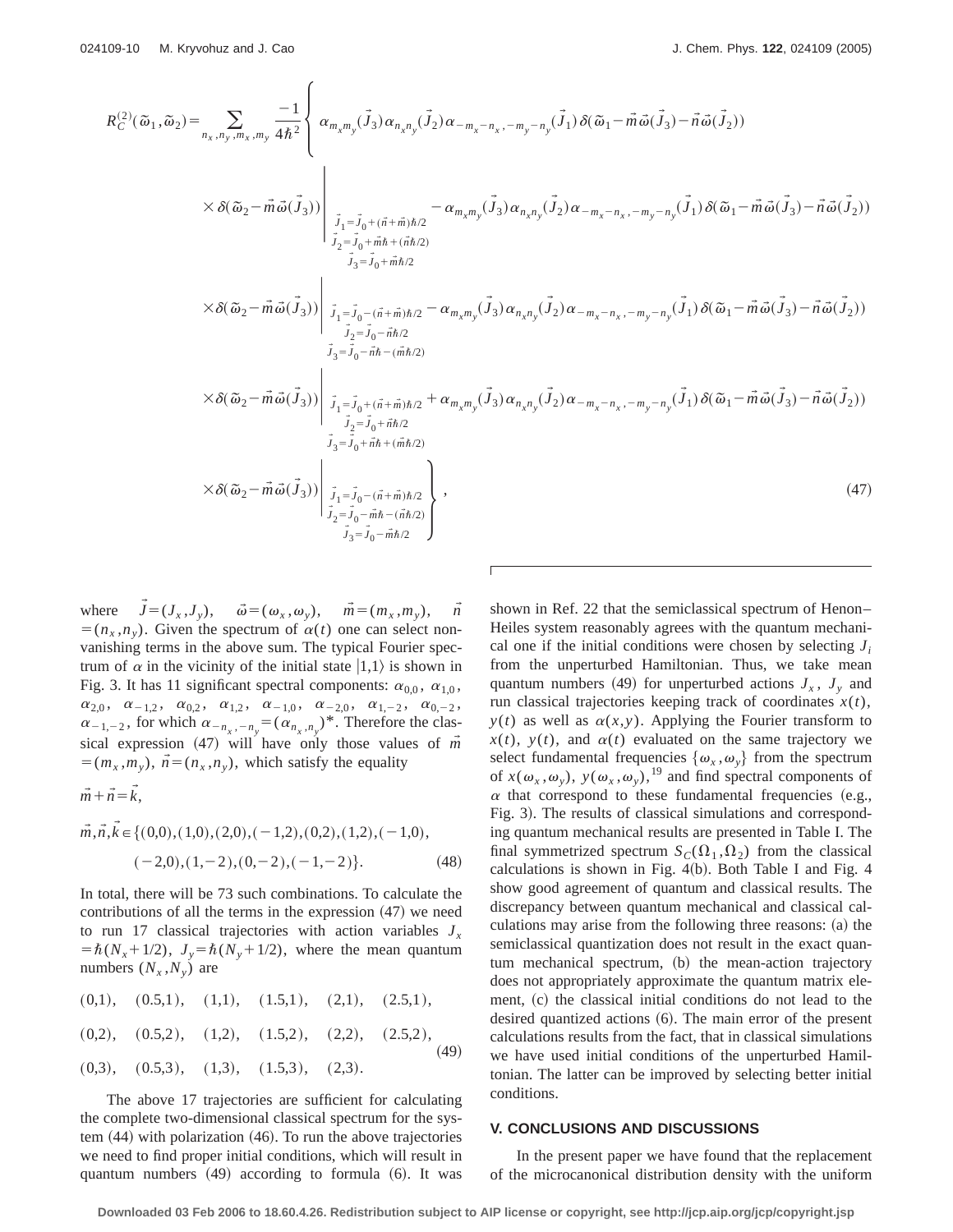TABLE I. Quantum matrix elements and corresponding classical Fourier components for the two-dimensional Henon–Heiles system.

| $\langle u_x u_y   \alpha(0)   v_x v_y \rangle^a$ | $ \langle u_x u_y   \alpha(0)   v_x v_y \rangle ^a$ | $\omega_Q =  E_u - E_v /\hbar^b$ | $\alpha_{nx,ny}(N_x,N_y)^c$ | $\left \alpha_{nx,ny}(N_x,N_y)\right ^c$ | $\omega_C =  n_x \omega_x + n_y \omega_y ^d$ |
|---------------------------------------------------|-----------------------------------------------------|----------------------------------|-----------------------------|------------------------------------------|----------------------------------------------|
| $\langle 0,1 \alpha 0,1\rangle$                   | 2.00                                                | $\boldsymbol{0}$                 | $\alpha_{0,0}(0,1)$         | 2.08                                     | $\boldsymbol{0}$                             |
| $\langle 0,0 \alpha 0,2\rangle$                   | 0.54                                                | 2.552                            | $\alpha_{0,2}(0,1)$         | 0.62                                     | 2.558                                        |
| $\langle 0,1 \alpha 0,3\rangle$                   | 0.93                                                | 2.526                            | $\alpha_{0,2}(0,2)$         | 1.03                                     | 2.527                                        |
| $\langle 0,2 \alpha 0,2\rangle$                   | 2.94                                                | $\boldsymbol{0}$                 | $\alpha_{0,0}(0,2)$         | 3.12                                     | $\boldsymbol{0}$                             |
| $\langle 0,3 \alpha 0,3\rangle$                   | 3.98                                                | $\boldsymbol{0}$                 | $\alpha_{0,0}(0,3)$         | 4.32                                     | $\boldsymbol{0}$                             |
| $\langle 0,2 \alpha 0,4\rangle$                   | 1.32                                                | 2.498                            | $\alpha_{0,2}(0,3)$         | 1.36                                     | 2.497                                        |
| $\langle 0,0 \alpha 1,2\rangle$                   | 0.100                                               | 3.221                            | $\alpha_{1,2}(0.5,1)$       | 0.102                                    | 3.225                                        |
| $\langle 0,1 \alpha 1,1\rangle$                   | 0.62                                                | 0.680                            | $\alpha_{1,0}(0.5,1)$       | 0.59                                     | 0.679                                        |
| $\langle 0,2 \alpha 1,0\rangle$                   | 0.12                                                | 1.861                            | $\alpha_{1,2}(0.5,1)$       | 0.12                                     | 1.868                                        |
| $\langle 0,1 \alpha 1,3\rangle$                   | 0.18                                                | 3.182                            | $\alpha_{1,2}(0.5,2)$       | 0.16                                     | 3.175                                        |
| $\langle 0,2 \alpha 1,2\rangle$                   | 0.98                                                | 0.668                            | $\alpha_{1,0}(0.5,2)$       | 0.79                                     | 0.663                                        |
| $\langle 1,1 \alpha 0,3\rangle$                   | 0.22                                                | 1.846                            | $\alpha_{1,2}(0.5,2)$       | 0.23                                     | 1.848                                        |
| $\langle 0,3 \alpha 1,3\rangle$                   | 1.36                                                | 0.655                            | $\alpha_{10}(0.5,3)$        | 1.38                                     | 0.652                                        |
| $\langle 0,2 \alpha 1,4\rangle$                   | 0.27                                                | 3.140                            | $\alpha_{1,2}(0.5,3)$       | 0.22                                     | 3.137                                        |
| $\langle 0,4 \alpha 1,2\rangle$                   | 0.32                                                | 1.830                            | $\alpha_{1,2}(0.5,3)$       | 0.31                                     | 1.833                                        |
| $\langle 1,1 \alpha 1,1\rangle$                   | 3.55                                                | $\boldsymbol{0}$                 | $\alpha_{0,0}(1,1)$         | 3.60                                     | $\boldsymbol{0}$                             |
| $\langle 0,1 \alpha 2,1\rangle$                   | 1.03                                                | 1.357                            | $\alpha_{2.0}(1,1)$         | 0.82                                     | 1.354                                        |
| $\langle 1,1 \alpha 1,3\rangle$                   | 0.88                                                | 2.501                            | $\alpha_{0.2}(1,2)$         | 0.91                                     | 2.504                                        |
| $\langle 1,2 \alpha 1,2\rangle$                   | 4.59                                                | $\boldsymbol{0}$                 | $\alpha_{0,0}(1,2)$         | 4.65                                     | $\boldsymbol{0}$                             |
| $\langle 0,2 \alpha 2,2\rangle$                   | 1.04                                                | 1.332                            | $\alpha_{2,0}(1,2)$         | 0.98                                     | 1.327                                        |
| $\langle 1,3 \alpha 1,3\rangle$                   | 5.72                                                | $\boldsymbol{0}$                 | $\alpha_{0,0}(1,3)$         | 5.87                                     | $\boldsymbol{0}$                             |
| $\langle 1,2 \alpha 1,4\rangle$                   | 1.24                                                | 2.472                            | $\alpha_{0.2}(1,3)$         | 0.94                                     | 2.474                                        |
| $\langle 0,3 \alpha 2,3\rangle$                   | 1.06                                                | 1.306                            | $\alpha_{2.0}(1,3)$         | 0.96                                     | 1.300                                        |
| $\langle 1,1 \alpha 2,1\rangle$                   | 1.08                                                | 0.676                            | $\alpha_{1,0}(1.5,1)$       | 0.89                                     | 0.675                                        |
| $\langle 1,1 \alpha 2,3\rangle$                   | 0.25                                                | 3.152                            | $\alpha_{1,2}(1.5,2)$       | 0.24                                     | 3.154                                        |
| $\langle 2,1 \alpha 1,3\rangle$                   | 0.30                                                | 1.825                            | $\alpha_{-1,2}(1.5,2)$      | 0.21                                     | 1.830                                        |
| $\langle 1,2 \alpha 2,2\rangle$                   | 1.61                                                | 0.664                            | $\alpha_{1,0}(1.5,2)$       | 1.25                                     | 0.662                                        |
| $\langle 1,3 \alpha 2,3\rangle$                   | 2.18                                                | 0.650                            | $\alpha_{1,0}(1.5,3)$       | 2.12                                     | 0.648                                        |
| $\langle 1,2 \alpha 2,4\rangle$                   | 0.38                                                | 3.107                            | $\alpha_{1,2}(1.5,3)$       | 0.32                                     | 3.106                                        |
| $\langle 2,2 \alpha 1,4\rangle$                   | 0.43                                                | 1.808                            | $\alpha_{12}(1.5,3)$        | 0.46                                     | 1.810                                        |
| $\langle 1,1 \alpha 3,1\rangle$                   | 1.78                                                | 1.349                            | $\alpha_{2,0}(2,1)$         | 1.65                                     | 1.346                                        |
| $\langle 2,1 \alpha 2,1\rangle$                   | 5.15                                                | $\boldsymbol{0}$                 | $\alpha_{0,0}(2,1)$         | 5.18                                     | $\boldsymbol{0}$                             |
| $\langle 2,2 \alpha 2,2\rangle$                   | 6.27                                                | $\boldsymbol{0}$                 | $\alpha_{0,0}(2,2)$         | 6.30                                     | $\boldsymbol{0}$                             |
| $\langle 1,3 \alpha 3,3\rangle$                   | 1.83                                                | 1.295                            | $\alpha_{2.0}(2,3)$         | 1.47                                     | 1.292                                        |
| $\langle 2,3 \alpha 2,3\rangle$                   | 7.52                                                | $\boldsymbol{0}$                 | $\alpha_{0.0}(2,3)$         | 7.61                                     | $\boldsymbol{0}$                             |
| $\langle 2,2 \alpha 2,4\rangle$                   | 1.16                                                | 2.443                            | $\alpha_{02}(2,3)$          | 1.03                                     | 2.447                                        |
| $\langle 2,1 \alpha 3,1\rangle$                   | 1.59                                                | 0.672                            | $\alpha_{1,0}(2.5,1)$       | 1.24                                     | 0.669                                        |
| $\langle 2,2 \alpha 3,2\rangle$                   | 2.26                                                | 0.659                            | $\alpha_{1,0}(2.5,2)$       | 2.06                                     | 0.658                                        |
| $\langle 2,1 \alpha 3,3\rangle$                   | 0.31                                                | 3.120                            | $\alpha_{1,2}(2.5,2)$       | 0.30                                     | 3.123                                        |
| $\langle 3,1 \alpha 2,3\rangle$                   | 0.35                                                | 1.803                            | $\alpha_{1,2}(2.5,2)$       | 0.34                                     | 1.808                                        |

<sup>a</sup>Matrix elements of the polarization operator in the eigenbasis of (44).

<sup>b</sup>Frequencies of transition between quantum states in the first column. Fourier components of  $\alpha(t)$  calculated along the classical trajectories  $J_x = \hbar (N_x + 1/2)$ ,  $J_y = \hbar (N_y + 1/2)$  [each quantum mechanical matrix element

 $\langle v_x, v_y | \alpha | v_x + n_x, v_y + n_y \rangle$  corresponds to Fourier coefficient  $\alpha_{n,n_y}$  evaluated on the classical trajectory  $J_x = \hbar (v_x + (n_x/2) + 1/2)$ ,  $J_y = \hbar (v_y + (n_y/2) + 1/2)$ . Frequencies of the Fourier components in the fourth column,  $\tilde{\omega}_{n_x n_y} = n_x \omega_x (N_x, N_y) + n_y \omega_y (N_x, N_y)$ .

density within volume  $O(\hbar^n)$  in the expanded multidimensional phase space removes the inherent time divergence of the classical linear and nonlinear response functions. Each set of transitions, which corresponds to one term in quantum mechanical formula, defines a particular quantized phasespace uncertainty volume in the classical formula. The form of uncertainty volume is determined by the requirement of nondivergence of classical response function, which restricts the class of distribution functions and their arguments, and the requirement of a discrete spectrum, which selects only theta and delta functions in the expression for distribution density. The resulting classical response function is of the same form as the quantum response function for a given initial eigenstate. Classical and quantum expressions have well-defined one-to-one correspondence if the coefficients of the terms in the classical series are the same as those in the quantum formula. Setting these coefficients to be equal, we define the size of uncertainty volume and, in particular, justify the proposed phase-space quantization condition found empirically in Ref. 6. As a result, we arrive at Heisenberg's correspondence principle, where each matrix element  $\langle u | \alpha(t) | v \rangle$  in the quantum formula corresponds to the classical Fourier  $(u-v)$ th coefficient of  $\alpha(t)$ . The same correspondence principle was used in the spectral analysis technique proposed in Ref. 17 and showed good numerical agreement between classical and quantum results. At the same time, for the nonlinear response, we arrive at the multiple trajectories approach, which avoids the divergent interference of classical trajectories.

One may speculate on the possible reasons for the construction of the uncertainty principle in classical response theory. We present a simple physical explanation below. The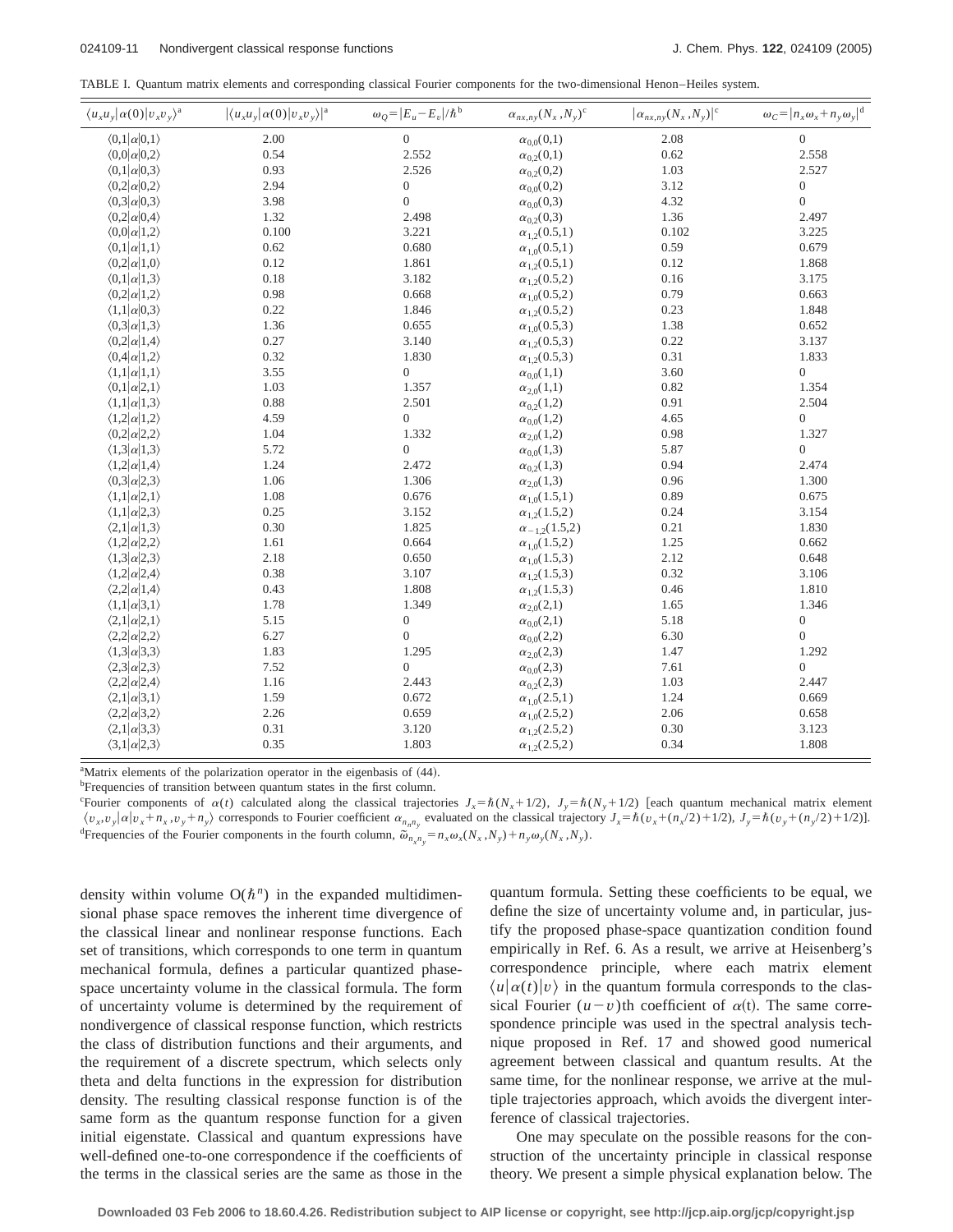

FIG. 4. Symmetrized 2D spectrum  $S(\omega_1, \omega_2)$ . (a) Quantum mechanical result [using formula  $(45)$ ]; (b) classical result [using formula  $(47)$ ].

energy of an isolated quantum mechanical system will not increase, i.e., a system will not respond to the external influence, unless a quantum transition occurs. And if it occurs, the action *J*, as pointed out by Bohr, changes discontinuously by  $\Delta J = n\hbar$  for allowed *n*-photon transition. Our primary goal is to describe quantum mechanical response with classical dynamics. Yet, in classical mechanics there is no discontinuity—the influence of any force will result in an immediate continuous response of the system, therefore the smallest response of a classical system is zero. How is it possible to describe quantum dynamics, in which the smallest response of the system is  $\Delta J = n\hbar$ , with continuous theory (classical dynamics), in which the smallest response of the system is  $\Delta J=0$ ? One possible solution is to introduce the *uncertainty nh* to the latter. This is exactly what we have obtained in the present paper—to describe a *n*-photon transition in the response function we need to introduce the uncertainty  $n\hbar$  for the classical action. Multiple independent transitions (in the case of nonlinear response) need multiple independent uncertainties, which results in uncertainty volume in the *expanded* action space. Therefore the expanded action space introduced in our approach is not just a result of algebraic manipulations, but is also based on intuitive physical argument. The latter also turns out to be in agreement with the results mentioned in the Introduction. Indeed, since the nonlinear response function needs a phase space averaging in the expanded phase space then the Boltzmann averaging, which is intrinsically an averaging within the original phase space, fails to converge the classical nonlinear response function for the constant-energy system with quasiperiodic motion. The concept of configurational or thermal averaging has been invoked in several classical and quasiclassical approximations of quantum dynamics, including wave-packet dynamics, nonadiabatic dynamics and centroid dynamics.23–29 In the current context, phase space quantization can be generally established for quasiperiodic systems and leads to exact quantum mechanical results for a class of integrable Hamiltonians.

The results of this paper raise a conceptual question of whether the classical expression for the response function  $(2)$ is an appropriate limit of the quantum expression  $(1)$ . Indeed, the theory of semiclassical quantization of the Poisson brackets $30,31$  establishes the relation between quantum commutator and Poisson brackets in the form  $[\hat{f}, \hat{g}] = i\hbar \{\hat{f}, g\}$  $+O(\hbar^2)$ , where the remainders  $O(\hbar^2)$  are power series in  $\hbar$ whose coefficients are bidifferential operators acting on *f* and *g*. The quantization parameter  $\hbar$  is considered to be small but finite, thus  $O(\hbar^2)$  can be neglected as long as the prefactor of  $\hbar^2$  is finite. However, this is not the case in response theory. The expression for quantum response function contains commutators  $\left[\alpha(t_2), \alpha(t_1)\right]$  of the same dynamical operator  $\alpha(t)$ taken at different times. Thus the differential operators in  $O(\hbar^2)$  will result in classical divergent derivatives  $\frac{\partial^n x_k(t_2)}{\partial x_j(t_1)}$  (*n*th order stability matrices), which become infinitely large at times  $t_2 \rightarrow \infty$  and elimination of these terms is not justified. We usually do not face the above problem since most applications of classical mechanics contain Poisson brackets of the functions evaluated at the same moment of time (for example, commutator of the dynamical function with Hamiltonian) and therefore we can always take instantaneous coordinates and momenta as system variables avoiding stability matrices. The  $O(\hbar^2)$  is thus finite and can be omitted in the limit of  $\hbar \rightarrow 0$ , resulting in the correspondence principle  $[\hat{f}, \hat{g}] \rightarrow i\hbar \{f, g\}$ . Yet, we cannot do the same for the response function and the correct account of the higher order terms in  $\hbar$  is also impossible. In the present paper we show that the classical response function can still be calculated as a limit of a quantum expression from the correspondence principle  $[\hat{f}, \hat{g}] \rightarrow i\hbar \{f, g\}$  if we change microcanonical  $\delta$ -functions to square-functions of the width O(h),  $(1/n\hbar)\theta((J-J_0)+n\hbar/2)\theta(n\hbar/2-(J-J_0))$ . Surprisingly as it may seem, while the replacement of the distribution functions lies within the error of  $O(\hbar)$ , which is introduced as a result of eliminating higher order terms in the Plank constant, the classical response function changes drastically and becomes very close to quantum result once phase space is quantized.

The elucidation of the classical-quantum correspondence of response functions has both conceptual and practical implications: (1) Spectroscopic measurements are often interpreted in terms of classical dynamics. For example, an effective Hamiltonian has been used to describe the bending spectrum of acetene at high excitation energy from highresolution spectroscopy.<sup>32,33</sup> Through classical or semiclassical approximations, the measured spectrum can then be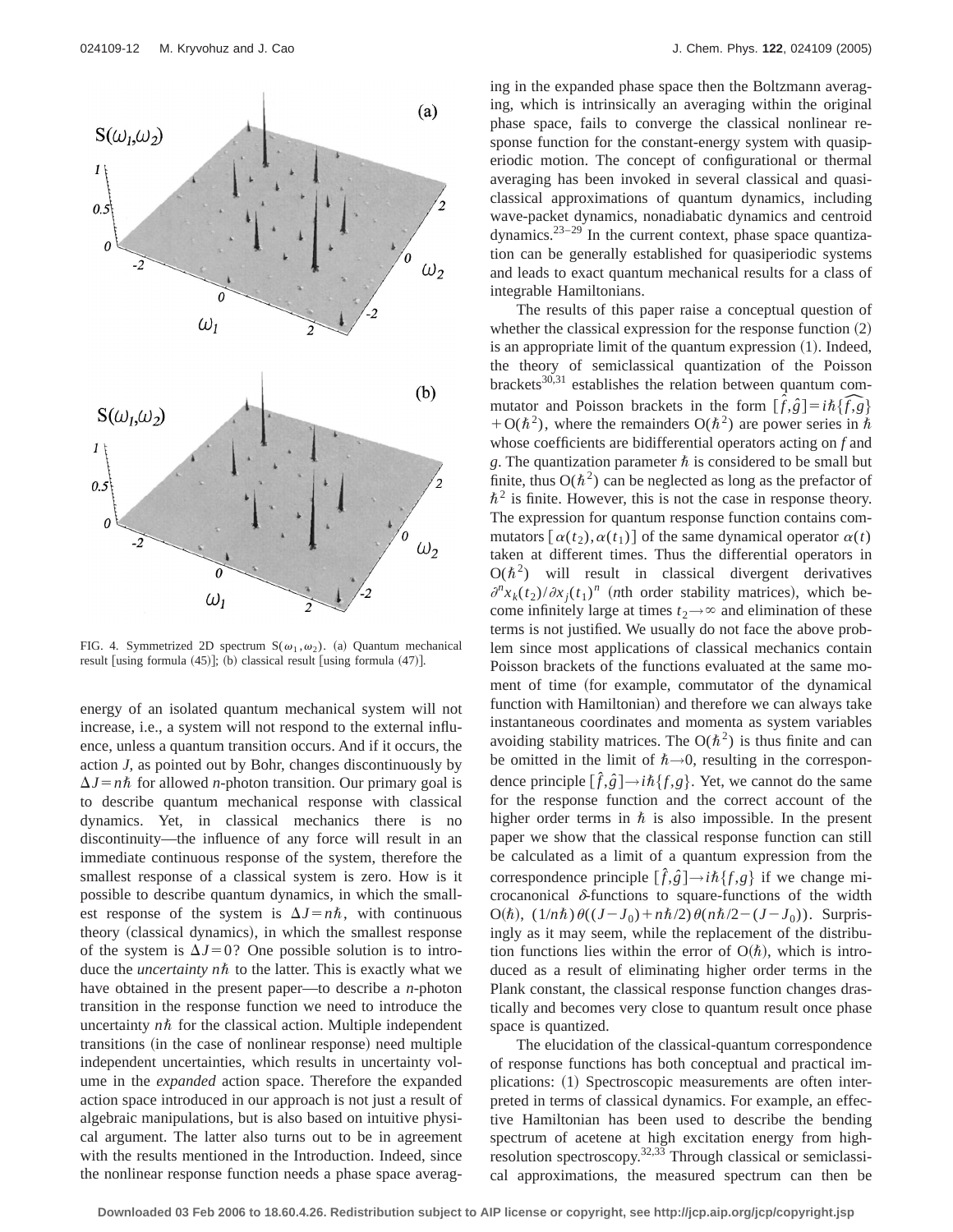mapped to normal-mode or local-mode motions solved from the effective Hamiltonian. Heisenberg's correspondence relation and its generalization to nonlinear response functions provide the theoretical basis for such mapping.  $(2)$  The dynamics of polyatomic molecules has stimulated topics such as intramolecular vibrational relaxation, isomerization, and energy localization. $3^{4-43}$  A fundamental question is the manifestation of classical chaos in quantum dynamics and possible spectroscopic signals. $1,43-45$  To address this question, we need to extend our formalism for quasiperiodic systems to a larger class of dynamic systems.  $(3)$  Of particular interest is the solute–solvent system, where the solvent must be treated classically and solute quantum mechanically.<sup>24-28</sup> The treatment usually leads to the inconsistency of mixed quantum-classical dynamics. Since the phase-space averaging introduces quantum dynamics through the initial conditions, we can in principle treat the solute and solvent on the same footing and thus avoid the difficulty of inconsistency. Yet, the implementation of this idea remains a challenge.  $(4)$ Another important direction to explore is the possibility of developing classical pictures of quantum concepts, such as phase coherence and relaxation. These pictures will advance our theoretical understanding of quantum coherence control<sup>46–51</sup> and vibrational line shapes.<sup>52–58</sup>

### **ACKNOWLEDGMENTS**

This research is supported by the NSF Career Award (Grant No. Che-0093210) and the Petroleum Research Fund administrated by the American Chemical Society. J.C. is a recipient of the Camille Dreyfus Teacher-Scholar Award.

## **APPENDIX A: SIMPLIFICATION OF CLASSICAL RESPONSE FUNCTIONS**

In this Appendix we simplify the expression for the classical response function

### **APPENDIX B: EXPANDED PHASE SPACE**

#### **1. One-dimensional system**

$$
R_C^{(2)}(\tau_1, \tau_2) = \langle \{ \{ \alpha(t_2), \alpha(t_1) \}, \alpha(0) \} \rangle
$$
  
= Tr( $\{ \{ \alpha(t_2), \alpha(t_1) \}, \alpha(0) \} \rho$ ). (A1)

Using identity  $\text{Tr}[\{A,B\}C] = \text{Tr}[A\{B,C\}]$  we find  $R_C^{(2)}(\tau_1, \tau_2)$ 

$$
= \text{Tr}\{\{\alpha(t_2), \alpha(t_1)\}, \{\alpha(0), \rho\}\}\
$$

$$
= \int dJ \int_0^{2\pi} d\varphi_0 \left( \frac{\partial \alpha(t_2)}{\partial \varphi_0} \frac{\partial \alpha(t_1)}{\partial J} - \frac{\partial \alpha(t_2)}{\partial J} \frac{\partial \alpha(t_1)}{\partial \varphi_0} \right)
$$

$$
\times \left( \frac{\partial \alpha(0)}{\partial \varphi_0} \frac{\partial \rho}{\partial J} - \frac{\partial \alpha(0)}{\partial J} \frac{\partial \rho}{\partial \varphi_0} \right). \tag{A2}
$$

If  $\rho$  does not depend on  $\varphi$ , then

$$
R_C^{(2)}(\tau_1, \tau_2)
$$
  
= Tr({ $\alpha(t_2), \alpha(t_1)$ }, { $\alpha(0), \rho$ })  
=  $\int dJ \int_0^{2\pi} d\varphi_0 \left( \frac{\partial \alpha(t_2)}{\partial \varphi_0} \frac{\partial \alpha(t_1)}{\partial J} - \frac{\partial \alpha(t_2)}{\partial J} \frac{\partial \alpha(t_1)}{\partial \varphi_0} \right)$   
 $\times \frac{\partial \alpha(0)}{\partial \varphi_0} \frac{\partial \rho}{\partial J}.$  (A3)

Another approach used in the text is

$$
R_C^{(2)}(\tau_1, \tau_2)
$$
  
= Tr $\{\alpha(t_2), \alpha(t_1)\}, \{\alpha(0), \rho\}\}\$   
= Tr $\{\alpha(t_2), \{\alpha(t_1), \{\alpha(0), \rho\}\}\}\$   
=  $\int dJ \int_0^{2\pi} d\varphi_0 \alpha(t_2) \left( \frac{\partial \alpha(t_1)}{\partial \varphi_0} \frac{\partial}{\partial J} \left( \frac{\partial \alpha(0)}{\partial \varphi_0} \frac{\partial \rho}{\partial J} \right) - \frac{\partial \alpha(t_1)}{\partial J} \frac{\partial}{\partial \varphi_0} \left( \frac{\partial \alpha(0)}{\partial \varphi_0} \frac{\partial \rho}{\partial J} \right) \right)$  (A4)

which is obtained by successive applications of identity  $Tr[{A,B}C] = Tr[A{B,C}].$ 

In this Appendix we introduce additional variables into the expression for the classical second-order response function and thus effectively increase the dimensionality of phase space. Using identity  $\alpha(J_1) = \int \alpha(J_2) \delta(J_2 - J_1) dJ_2$  we introduce variables  $J_2$  and  $J_3$  into the expression (31),

$$
R_C^{(2)}(\tau_1, \tau_2) = \int \left\{ \left\{ \alpha(J_1, \varphi_0, t_2), \alpha(J_1, \varphi_0, t_1) \right\}, \alpha(J_1, \varphi_0, 0) \right\} \frac{1}{2\pi} \delta(J_1 - J_0) dJ_1 d\varphi_0
$$
  
\n
$$
= \int \left\{ \left( \frac{\partial(\int \alpha_3(J_3) \delta(J_3 - J_1) dJ_3)}{\partial \varphi_0} \frac{\partial(\int \alpha_2(J_2) \delta(J_2 - J_1) dJ_2)}{\partial J_1} \right. \right.\left. - \frac{\partial(\int \alpha_3(J_3) \delta(J_3 - J_1) dJ_3)}{\partial J_1} \frac{\partial(\int \alpha_2(J_2) \delta(J_2 - J_1) dJ_2)}{\partial \varphi_0} \right), \alpha_1(J_1) \left\} \frac{1}{2\pi} \delta(J_1 - J_0) dJ_1 d\varphi_0
$$
  
\n
$$
= \int \left\{ \left( \frac{\partial \alpha_3(J_3)}{\partial \varphi_0} \delta(J_3 - J_1) \cdot \alpha_2(J_2) \frac{\partial \delta(J_2 - J_1)}{\partial J_1} - \alpha_3(J_3) \frac{\partial \delta(J_3 - J_1)}{\partial J_1} \frac{\partial \alpha_2(J_2)}{\partial \varphi_0} \delta(J_2 - J_1) \right), \alpha_1(J_1) \right\}
$$
  
\n
$$
\times \frac{1}{2\pi} \delta(J_1 - J_0) dJ_1 dJ_2 dJ_3 d\varphi_0.
$$
 (B1)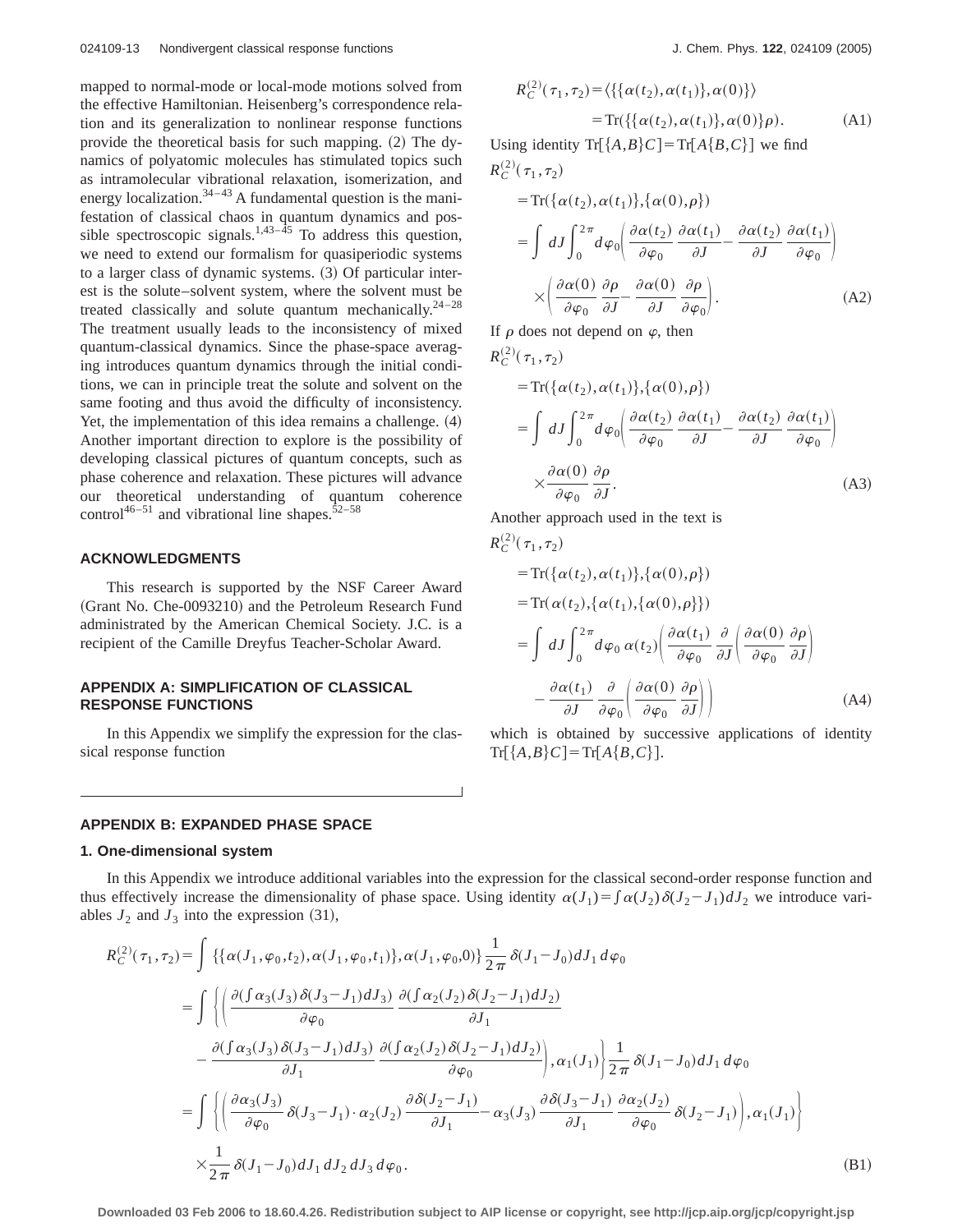Using  $\partial \delta (J_2 - J_1)/\partial J_1 = -\partial \delta (J_2 - J_1)/\partial J_2$  and integrating by parts over  $J_3$  and  $J_2$  the terms in Eq. (B1), we obtain

$$
R_C^{(2)}(\tau_1, \tau_2)
$$
\n
$$
= \int \left\{ \frac{\partial}{\partial \varphi_0} \left( \frac{\partial \alpha_3(J_3)}{\partial \varphi_0} \frac{\partial \alpha_2(J_2)}{\partial J_2} - \frac{\partial \alpha_3(J_3)}{\partial J_3} \frac{\partial \alpha_2(J_2)}{\partial \varphi_0} \right) \right\}
$$
\n
$$
\times \frac{\partial \alpha_1(J_1)}{\partial J_1} - \left[ \left( \frac{\partial}{\partial J_2} + \frac{\partial}{\partial J_3} \right) \left( \frac{\partial \alpha_3(J_3)}{\partial \varphi_0} \frac{\partial \alpha_2(J_2)}{\partial J_2} \right) \right.
$$
\n
$$
- \frac{\partial \alpha_3(J_3)}{\partial J_3} \frac{\partial \alpha_2(J_2)}{\partial \varphi_0} \left| \frac{\partial \alpha_1(J_1)}{\partial \varphi_0} \right| \frac{1}{2\pi} \delta(J_1 - J_0)
$$
\n
$$
\times \delta(J_2 - J_1) \delta(J_3 - J_1) dJ_1 dJ_2 dJ_3 d\varphi_0 \tag{B2}
$$

which is equivalent to

$$
R_C^{(2)}(\tau_1, \tau_2)
$$
  
= 
$$
\int {\{\alpha_3(J_3), \alpha_2(J_2)\}_3, \alpha_1(J_1)\}_3 \frac{1}{2\pi} \delta(J_1 - J_0)
$$
  

$$
\times \delta(J_2 - J_1) \delta(J_3 - J_1) dJ_1 dJ_2 dJ_3 d\varphi_0,
$$
 (B3)

where

$$
\{A, B\}_3 = \frac{\partial A}{\partial \varphi_0} \left( \frac{\partial}{\partial J_1} + \frac{\partial}{\partial J_2} + \frac{\partial}{\partial J_3} \right) B - \frac{\partial B}{\partial \varphi_0} \left( \frac{\partial}{\partial J_1} + \frac{\partial}{\partial J_2} + \frac{\partial}{\partial J_3} \right) A.
$$

#### 2. Two-dimensional system (two degrees of freedom)

Repeating the same steps  $(B1)$ – $(B2)$  for the system with two degrees of freedom  $\{J_x, J_y, \varphi_x, \varphi_y\}$  we will get the same expression as (B2) but with vectors  $\vec{J} = (J_x, J_y)$  and  $\vec{\varphi}_0$  $=$  ( $\varphi$ <sub>0*x*</sub> ,  $\varphi$ <sub>0*y*</sub>) instead of scalars *J* and  $\varphi$ <sub>0</sub>. Substituting Fourier decomposition of  $\alpha$ 

$$
\alpha_j(\vec{J}_j, \vec{\varphi}_j) = \sum_{n_x n_y} \alpha_{n_x n_y}^{(j)} e^{(i(n_x \omega_x^{(j)} + n_y \omega_y^{(j)}) \cdot t + i(n_x \varphi_{0x} + n_y \varphi_{0y}))}
$$
  

$$
\equiv \sum_{\vec{n}} \tilde{\alpha}_{\vec{n}}^{(j)}, \qquad (B4)
$$

the classical second-order response function for the system with two degrees of freedom takes the form

$$
R_{C}^{(2)}(\tau_{1},\tau_{2}) = \sum_{\overline{n_{1}}\overline{n_{2}}\overline{n_{3}}}\int \left\{ i \left( i \tilde{\alpha}_{\overline{n_{3}}}^{(3)} \left[ n_{3x} \frac{\partial}{\partial J_{2x}} + n_{3y} \frac{\partial}{\partial J_{2y}} \right] \tilde{\alpha}_{\overline{n_{2}}}^{(2)} - i \tilde{\alpha}_{\overline{n_{2}}}^{(2)} \left[ n_{2x} \frac{\partial}{\partial J_{3x}} + n_{2y} \frac{\partial}{\partial J_{3y}} \right] \tilde{\alpha}_{\overline{n_{3}}}^{(3)} \right] \left( n_{3x} + n_{2x} \right) \frac{\partial}{\partial J_{1x}} + (n_{3y} + n_{2y}) \frac{\partial}{\partial J_{1y}} \right\}
$$
  
\n
$$
\times \tilde{\alpha}_{\overline{n_{1}}}^{(1)} - i \tilde{\alpha}_{\overline{n_{1}}}^{(1)} \left[ (n_{3x} + n_{2x}) \left( \frac{\partial}{\partial J_{2x}} + \frac{\partial}{\partial J_{3x}} \right) + (n_{3y} + n_{2y}) \left( \frac{\partial}{\partial J_{2y}} + \frac{\partial}{\partial J_{3y}} \right) \right] \left( i \tilde{\alpha}_{\overline{n_{3}}}^{(3)} \left[ n_{3x} \frac{\partial}{\partial J_{2x}} + n_{3y} \frac{\partial}{\partial J_{2y}} \right] \right)
$$
  
\n
$$
\times \tilde{\alpha}_{\overline{n_{2}}}^{(2)} - i \tilde{\alpha}_{\overline{n_{2}}}^{(2)} \left[ n_{2x} \frac{\partial}{\partial J_{3x}} + n_{2y} \frac{\partial}{\partial J_{3y}} \right] \tilde{\alpha}_{\overline{n_{3}}}^{(3)} \right) \left\{ \frac{1}{4 \pi^{2}} \delta(\vec{J}_{1} - \vec{J}_{0}) \delta(\vec{J}_{2} - \vec{J}_{1}) \delta(\vec{J}_{3} - \vec{J}_{1}) d\vec{J}_{1} d\vec{J}_{2} d\vec{J}_{3} d\vec{\phi}_{0}, \tag{B5}
$$

where we have used the condition  $\vec{n}_1 + \vec{n}_2 + \vec{n}_3 = 0$  for nonvanishing value of the integral over  $\varphi_0$ . Now we make transformations in six-dimensional space  $\{J_{1x}, J_{1y}, J_{2x}, J_{2y},\}$  $J_{3x}$ , $J_{3y}$ } and introduce new variables  $\vec{\tilde{J}}_j = \vec{f}_j(\vec{J}_1, \vec{J}_2, \vec{J}_3)$ , *j* = 1, 2, 3. For the particular case of  $n_{3x}n_{2y} \neq n_{2x}n_{3y}$  we take such variables  $\vec{\tilde{J}}_j$  that

$$
\frac{\partial}{\partial \widetilde{J}_{1x}} = (n_{3x} + n_{2x}) \frac{\partial}{\partial J_{1x}} + (n_{3y} + n_{2y}) \frac{\partial}{\partial J_{1y}},
$$

$$
\frac{\partial}{\partial \widetilde{J}_{2x}} = n_{3x} \left( \frac{\partial}{\partial J_{2x}} + \frac{\partial}{\partial J_{3x}} \right) + n_{3y} \left( \frac{\partial}{\partial J_{2y}} + \frac{\partial}{\partial J_{3y}} \right), \tag{B6}
$$

$$
\frac{\partial}{\partial \widetilde{J}_{3x}} = n_{2x} \left( \frac{\partial}{\partial J_{2x}} + \frac{\partial}{\partial J_{3x}} \right) + n_{2y} \left( \frac{\partial}{\partial J_{2y}} + \frac{\partial}{\partial J_{3y}} \right).
$$

With this, expression  $(B5)$  becomes

$$
R_C^{(2)}(\tau_1, \tau_2) = \sum_{\overline{n_1 n_2 n_3}} \int \left\{ i \left( i \widetilde{\alpha}_{\overline{n_3}}^{(3)} \frac{\partial}{\partial \widetilde{J}_{2x}} \widetilde{\alpha}_{\overline{n_2}}^{(2)} - i \widetilde{\alpha}_{\overline{n_2}}^{(2)} \frac{\partial}{\partial \widetilde{J}_{3x}} \widetilde{\alpha}_{\overline{n_3}}^{(3)} \right) \frac{\partial}{\partial \widetilde{J}_{1x}} \widetilde{\alpha}_{\overline{n_1}}^{(1)} - i \widetilde{\alpha}_{\overline{n_1}}^{(1)} \left( \frac{\partial}{\partial \widetilde{J}_{2x}} + \frac{\partial}{\partial \widetilde{J}_{3x}} \right) \left( i \widetilde{\alpha}_{\overline{n_3}}^{(3)} \frac{\partial}{\partial \widetilde{J}_{2x}} \widetilde{\alpha}_{\overline{n_2}}^{(2)} - i \widetilde{\alpha}_{\overline{n_2}}^{(2)} \frac{\partial}{\partial \widetilde{J}_{3x}} \widetilde{\alpha}_{\overline{n_3}}^{(3)} \right) \right\}
$$
  

$$
\times \frac{1}{4 \pi^2} \delta(\widetilde{J}_1(\widetilde{\widetilde{J}}_1) - \widetilde{J}_0) \delta(\widetilde{J}_2(\widetilde{\widetilde{J}}_2, \widetilde{\widetilde{J}}_3) - \widetilde{J}_1(\widetilde{\widetilde{J}}_1)) \delta(\widetilde{J}_3(\widetilde{\widetilde{J}}_2, \widetilde{\widetilde{J}}_3) - \widetilde{J}_1(\widetilde{\widetilde{J}}_1)) \left| \frac{\partial \widetilde{J}}{\partial \widetilde{J}} \right| d\widetilde{\widetilde{J}}_1 d\widetilde{\widetilde{J}}_2 d\widetilde{\widetilde{J}}_3 d\widetilde{\varphi}_0 \tag{B7}
$$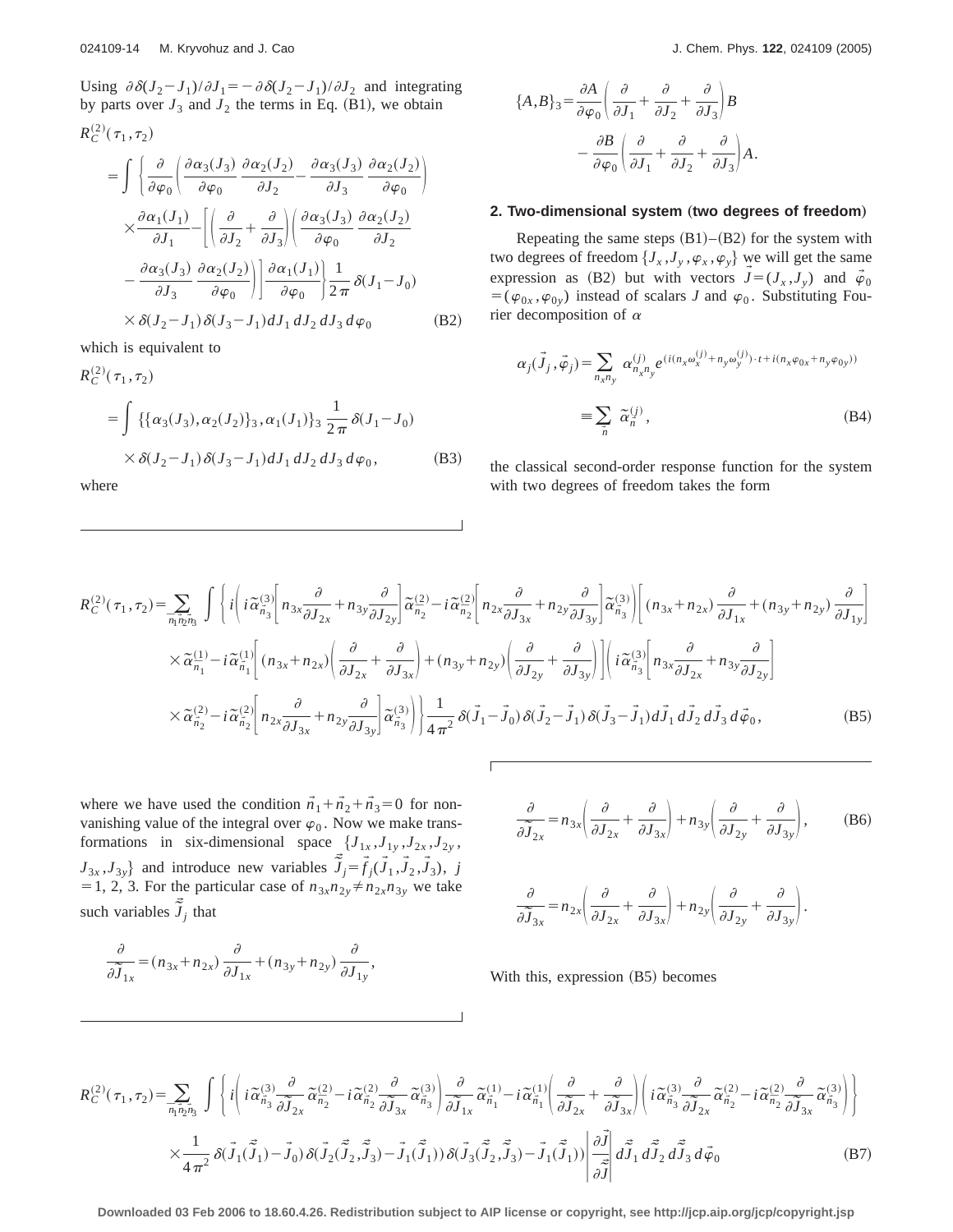which after integrating out  $\tilde{J}_{1y}$ ,  $\tilde{J}_{2y}$ ,  $\tilde{J}_{3y}$  has the same form as the one-dimensional expression  $(B2)$ . The cases  $n_{3x}n_{2y} = n_{2x}n_{3y}$  can be considered separately as well. Thus, each set of transitions  $|g_1, g_2, ..., g_N\rangle \rightarrow |u_1, u_2, ..., u_N\rangle$  $\rightarrow$   $|v_1, v_2, ..., v_N\rangle \rightarrow |g_1, g_2, ..., g_N\rangle$  can be described by the appropriate series of transitions in the one-dimensional system  $|\tilde{g}_1\rangle \rightarrow |\tilde{u}_1\rangle \rightarrow |\tilde{v}_1\rangle \rightarrow |\tilde{g}_1\rangle$ .

## **APPENDIX C: UNCERTAINTY DISTRIBUTION DENSITY FOR TWO-TIME RESPONSE**

In this Appendix we derive an explicit expression for the distribution density  $\rho(J_1, J_2, J_3)$  that does not lead to the divergence of the classical expression for the second-order nonlinear response function

$$
R_C^{(2)}(\tau_1, \tau_2) = \int \{ {\alpha(J_3, \varphi_3), \alpha(J_2, \varphi_2)}\}_3,
$$
  
 
$$
\alpha(J_1, \varphi_0) \}_3 \rho(J_1, J_2, J_3) dJ_1 dJ_2 dJ_3 d\varphi_0.
$$
  
(C1)

Performing integration by parts we get

$$
R_C^{(2)}(\tau_1, \tau_2) = \int \alpha(J_3, \varphi_3) \{ \alpha(J_2, \phi_2), \{ \alpha(J_1, \varphi_0), \rho(J_1, J_2, J_3) \} \} \, dJ_1 \, dJ_2 \, dJ_3 \, d\varphi_0. \tag{C2}
$$

Our goal is to find such function  $\rho(J_1, J_2, J_3)$ , that will not result in divergent derivatives  $\partial \alpha(t)/\partial J_i$ , and at the same time will not have derivatives  $\frac{\partial^n \rho}{\partial x^n}$  higher than first-order ones. The latter is necessary to have discrete spectrum of  $R_C^{(2)}(\Omega_1, \Omega_2)$ , i.e., in the form of  $\delta$ -functions. One may notice that the derivative  $[(\partial/\partial J_1)+(\partial/\partial J_2)]$  $+(\partial/\partial J_3)$  in brackets  $\{A,B\}_3$  does not influence a multiplier of the form  $f(aJ_1 + bJ_2 + cJ_3)$ , if  $a+b+c=0$ . Therefore it is reasonable to look for the expression of  $\rho(J_1, J_2, J_3)$  in the form

$$
\rho(J_1, J_2, J_3) = f_1(J_1) f_2(a_1 J_1 + b_1 J_2)
$$
  
 
$$
\times f_3(a_2 J_1 + b_2 J_2 + c_2 J_3), \tag{C3}
$$

where  $a_1 + b_1 = 0$ ,  $a_2 + b_2 + c_2 = 0$ . Substituting this into Eq.  $(C2)$  we get

$$
R_{C}^{(2)}(\tau_{1},\tau_{2}) = \int \left( \alpha_{3} \frac{\partial \alpha_{2}}{\partial \varphi_{0}} \left[ \frac{\partial}{\partial J_{1}} \left( \frac{\partial \alpha_{1}}{\partial \varphi_{0}} f'_{1}(J_{1}) \right) f_{2}(a_{1}J_{1} + b_{1}J_{2}) f_{3}(a_{2}J_{1} + b_{2}J_{2} + c_{2}J_{3}) \right] \right. \\ - \alpha_{3} \frac{\partial \alpha_{2}}{\partial J_{2}} \left[ \frac{\partial^{2} \alpha_{1}}{\partial \varphi_{0}^{2}} f'_{1}(J_{1}) f_{2}(a_{1}J_{1} + b_{1}J_{2}) f_{3}(a_{2}J_{1} + b_{2}J_{2} + c_{2}J_{3}) \right] \right) dJ_{1} dJ_{2} dJ_{3} d\varphi_{0} \\ = \int \left( -\alpha_{3} \frac{\partial \alpha_{2}}{\partial \varphi_{0}} \frac{\partial \alpha_{1}}{\partial \varphi_{0}} f'_{1}(J_{1}) \frac{\partial}{\partial J_{1}} (f_{2}(a_{1}J_{1} + b_{1}J_{2}) f_{3}(a_{2}J_{1} + b_{2}J_{2} + c_{2}J_{3})) + \alpha_{3} \alpha_{2} \frac{\partial^{2} \alpha_{1}}{\partial \varphi_{0}^{2}} f'_{1}(J_{1}) \right. \\ \times \frac{\partial}{\partial J_{2}} (f_{2}(a_{1}J_{1} + b_{1}J_{2}) f_{3}(a_{2}J_{1} + b_{2}J_{2} + c_{2}J_{3})) \right) dJ_{1} dJ_{2} dJ_{3} d\varphi_{0}, \tag{C4}
$$

where in the last step integration by parts was used. After substituting Fourier decomposition  $\alpha(J_i, \varphi_i) = \sum_n \alpha_n(J_i) e^{in\varphi_j}$  and integrating out  $\varphi_0$ , the last expression in (C4) becomes

$$
R_C^{(2)}(\tau_1, \tau_2) = \sum_{n,m} \int dJ_1 dJ_2 dJ_3 2 \pi \alpha_m(J_3) \alpha_n(J_2) \alpha_{-m-n}(J_1) (-m-n) f'_1(J_1) \left( \left( n \frac{\partial}{\partial J_1} + (m+n) \frac{\partial}{\partial J_2} \right) \right) \times (f_2(a_1 J_1 + b_1 J_2) f_3(a_2 J_1 + b_2 J_2 + c_2 J_3)) \Bigg) \exp(im\omega(J_3) t_2 + in \omega(J_2) t_1).
$$
 (C5)

We now find such coefficients  $a_2$ ,  $b_2$ ,  $c_2$  and  $a_1$ ,  $b_1$  that  $na_2 + (n+m)b_2 = 0$ . These coefficients can be chosen as  $a_2$  $5x = -(n+m)$ ,  $b_2=n$ ,  $c_2=m$ ,  $a_1=-1$ ,  $b_1=1$ . Finally the distribution density and the response function take the following form:

$$
\rho(J_1, J_2, J_3) = f_1(J_1) f_2(J_2 - J_1) f_3(mJ_3 + nJ_2 - (n+m)J_1),
$$
\n(C6)  
\n
$$
R_C^{(2)}(\tau_1, \tau_2) = 2 \pi \sum_{n,m} \int dJ_1 dJ_2 dJ_3 \alpha_m(J_3) \alpha_n(J_2) \alpha_{-m-n}(J_1) (-m-n) m f'_1(J_1) f'_2(J_2 - J_1)
$$
\n
$$
\times f_3(mJ_3 + nJ_2 - (n+m)J_1) \exp(im\omega(J_3) t_2 + in\omega(J_2) t_1).
$$
\n(C7)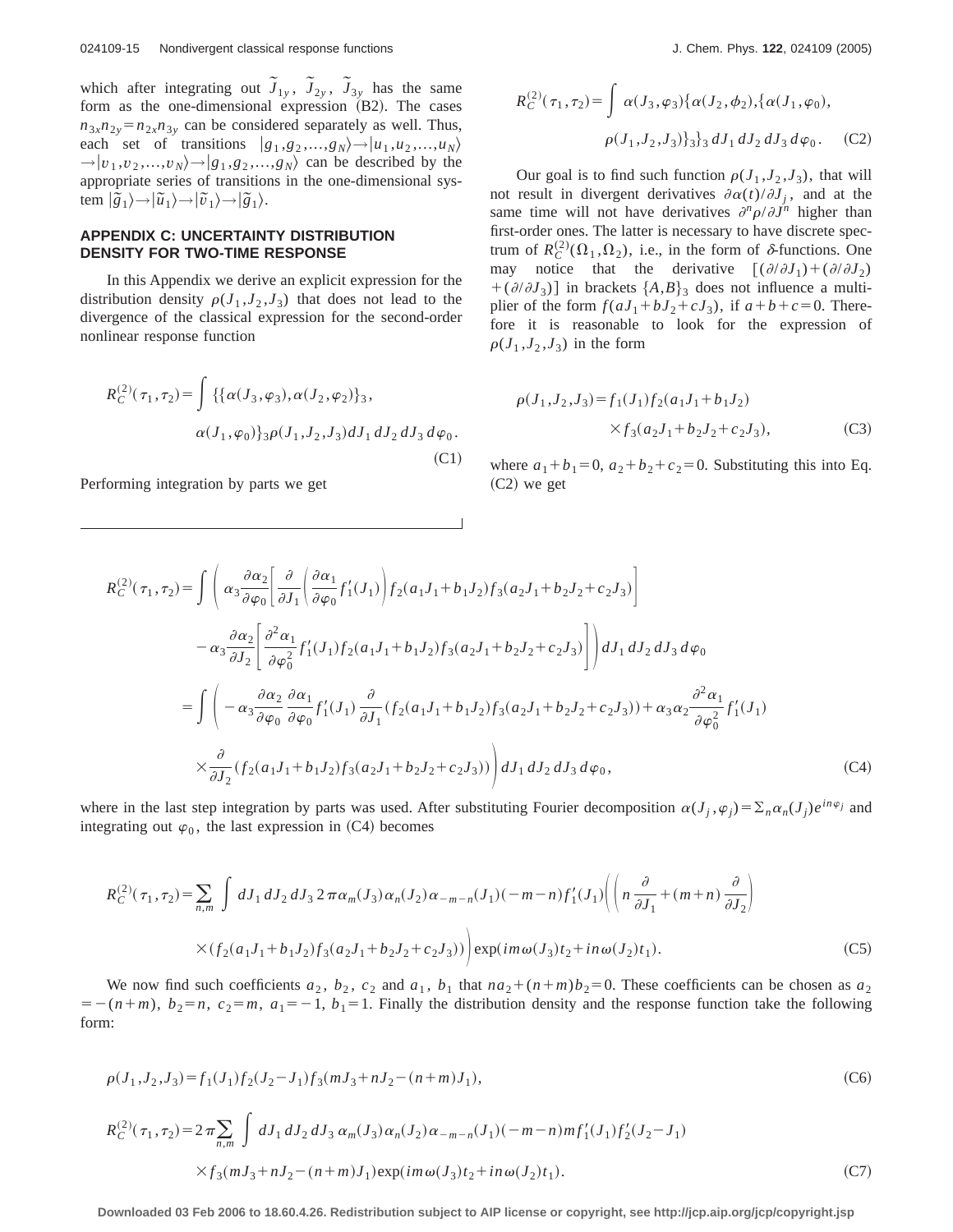For the microcanonical distribution density  $\rho(J_1, J_2, J_3)$ , functions  $f_1(J_1)$  and  $f_2(J_2 - J_1)$  would be  $\delta$ -functions  $\delta(J_1)$  $-J_0$ ) and  $\delta(J_2-J_1)$  correspondingly, which lead to the divergence of the classical response function  $(C7)$ . Yet, we may impose two uncertainties to the functions  $f_1(J_1)$  and  $f_2(J_2 - J_1)$  replacing  $\delta$ -functions with the step functions of the width  $\Delta$ ,

$$
f_1(J_1) = \frac{1}{\Delta_1} \theta((J_1 - J_0) + \Delta_1/2) \theta(\Delta_1/2 - (J_1 - J_0)),
$$
\n(C8)\n
$$
f_2(J_2 - J_1) = \frac{1}{\Delta_2} \theta((J_2 - J_1) + \Delta_2/2) \theta(\Delta_2/2 - (J_2 - J_1)).
$$

This removes the divergence of the classical response func-

tion since no derivatives of the  $\delta$ -function appears in $R_C^{(2)}$  $X(\tau_1, \tau_2)$ . The normalized uncertainty distribution density then has the following form:

$$
\rho(J_1, J_2, J_3) = \frac{1}{2 \pi \Delta_1 \Delta_2} \theta((J_1 - J_0) + \Delta_1/2) \theta((\Delta_1/2) - (J_1 - J_0)) \times \theta((J_2 - J_1) + \Delta_2/2) \theta((\Delta_2/2) - (J_2 - J_1))
$$

$$
\times \delta \left( J_3 + \frac{n}{m} J_2 - \frac{n + m}{m} J_1 \right) \tag{C9}
$$

and the classical response function  $(C7)$  becomes

$$
R_C^{(2)}(\tau_1, \tau_2) = \sum_{n,m} \frac{-(m+n)m}{\Delta_1 \Delta_2} \left\{ \alpha_m(J_3) \alpha_n(J_2) \alpha_{-m-n}(J_1) \exp(im\omega(J_3)t_2 + in\omega(J_2)t_1) \Big|_{\substack{J_1 = J_0 + \Delta_1/2 \\ J_2 = J_0 + \Delta_2/2 + \Delta_1/2 \\ J_3 = J_0 + (\Delta_1 - \Delta_2(n/m))/2}} \right\}
$$
  

$$
- \alpha_m(J_3) \alpha_n(J_2) \alpha_{-m-n}(J_1) \exp(im\omega(J_3)t_2 + in\omega(J_2)t_1) \Bigg|_{\substack{J_1 = J_0 - \Delta_1/2 \\ J_2 = J_0 + \Delta_2/2 - \Delta_1/2 \\ J_3 = J_0 - (\Delta_1 + \Delta_2(n/m))/2}} \right\}
$$
  

$$
- \alpha_m(J_3) \alpha_n(J_2) \alpha_{-m-n}(J_1) \exp(im\omega(J_3)t_2 + in\omega(J_2)t_1) \Bigg|_{\substack{J_1 = J_0 + \Delta_1/2 \\ J_2 = J_0 - \Delta_2/2 + \Delta_1/2 \\ J_3 = J_0 + (\Delta_1 + \Delta_2(n/m))/2}} \frac{1}{\alpha_{-m}(J_3)} \alpha_n(J_2) \alpha_{-m-n}(J_1) \exp(im\omega(J_3)t_2 + in\omega(J_2)t_1) \Bigg|_{\substack{J_1 = J_0 + \Delta_1/2 \\ J_2 = J_0 - \Delta_2/2 + \Delta_1/2 \\ J_3 = J_0 + (\Delta_1 + \Delta_2(n/m))/2}} \right\}
$$
  

$$
+ \alpha_m(J_3) \alpha_n(J_2) \alpha_{-m-n}(J_1) \exp(im\omega(J_3)t_2 + in\omega(J_2)t_1) \Bigg|_{\substack{J_1 = J_0 - \Delta_1/2 \\ J_2 = J_0 - \Delta_2/2 - \Delta_1/2}} \alpha_n(J_3) \alpha_n(J_2) \alpha_{-m-n}(J_1) \exp(im\omega(J_3)t_2 + in\omega(J_2)t_1) \Bigg|_{\substack{J_2 = J_0 - \Delta_1/2 \\ J_3 = J_0 - (\Delta_1 - \Delta_2(n/m))/2}} \right\}
$$
(C10)

- <sup>1</sup> R. Kubo, N. Toda, and N. Hashitsume, *Statistical Physics II* (Springer, Berlin, 1985).
- <sup>2</sup>S. Mukamel, *The Principles of Nonlinear Optical Spectroscopy* (Oxford, London, 1995).
- <sup>3</sup> S. Mukamel, V. Khidekel, and V. Chernyak, Phys. Rev. E 53, R1 (1996). 4W. G. Noid, G. S. Ezra, and R. F. Loring, J. Chem. Phys. **119**, 1003  $(2003).$
- 5W. G. Noid, G. S. Ezra, and R. F. Loring, J. Phys. Chem. B **108**, 6536  $(2004).$
- $6$  J. Wu and J. Cao, J. Chem. Phys.  $115$ , 5381 (2001).
- 7L. D. Landau and E. M. Lifschitz, *Quantum Mechanics (Non-Relativistic* Theory), 3rd ed. (Pergamon, Oxford, England, 1977).
- <sup>8</sup> J. A. Leegwater and S. Mukamel, J. Chem. Phys. **102**, 2365 (1995).
- 9A. J. Lichtenberg and M. A. Lieberman, *Regular and Chaotic Dynamics* (Springer-Verlag, New York, 1992).
- <sup>10</sup>N. Van Kampen, Phys. Norv. **5**, 279 (1971).
- 11M. S. Child, *Semiclassical Mechanics with Molecular Applications*, 2nd ed. (Oxford University Press, New York, 1992).
- $12$  A. Ma and R. M. Stratt, Phys. Rev. Lett. **85**, 1004 (2000).
- <sup>13</sup> T. J. Jansen and J. G. Snijders, J. Chem. Phys. **113**, 307 (2000).
- <sup>14</sup> S. Saito and I. Ohmine, J. Chem. Phys. **119**, 9073 (2003).
- $15$ M. Kryvohuz and J. Cao (in preparation).
- <sup>16</sup>W. Heisenberg, *The Physical Principles of the Quantum Theory* (Dover, New York, 1949).
- 17M. L. Koszykowski, D. W. Noid, and R. A. Marcus, J. Phys. Chem. **86**, 2113 (1982).
- <sup>18</sup> V. I. Arnold, *Mathematical Methods of Classical Mechanics* (Springer, New York, 1978).
- <sup>19</sup> N. De Leon and E. J. Heller, J. Chem. Phys. **78**, 4005 (1983); C. W. Eaker, G. C. Schatz, N. D. Leon, and E. J. Heller, *ibid.* 81, 5913 (1984), and references therein; C. C. Martens and G. S. Ezra, *ibid.* 83, 2990 (1985).
- <sup>20</sup> Y. Tanimura and S. Mukamel, J. Chem. Phys. **99**, 9496 (1993).
- $21$  M. Cho, K. Okumura, and Y. Tanimura, J. Chem. Phys.  $108$ ,  $1326$  (1997).
- 22D. W. Noid, M. L. Koszykowski, and R. A. Marcus, J. Chem. Phys. **67**, 404 (1977).
- <sup>23</sup> E. J. Heller, J. Chem. Phys. **62**, 1544 (1975).
- $24$  J. C. Tully, J. Chem. Phys. 93, 1061 (1990).
- <sup>25</sup> D. F. Coker and L. Xiao, J. Chem. Phys. **102**, 496 (1995).
- <sup>26</sup> S. Hammes-Schiffer and J. C. Tully, J. Chem. Phys. **101**, 4657 (1994).
- $^{27}$ R. Kapral and G. Ciccotti, J. Chem. Phys.  $110$ , 8919 (1999).
- 28B. J. Schwartz, E. R. Bittner, O. V. Prezhdo, and P. J. Rossky, J. Chem. Phys. 104, 5942 (1996).
- <sup>29</sup> J. Cao and G. A. Voth, J. Chem. Phys. **100**, 5106 (1994).
- 30M. V. Karasev and V. P. Maslov, *Nonlinear Poisson Brackets. Geometry* and Quantization (American Mathematical Society, Providence, RI, 1993).
- <sup>31</sup>*Quantization, Poisson Brackets and Beyond*, edited by T. Voronov (American Mathematical Society, Providence, RI, 2002).
- 32M. P. Jacobson, R. J. Silbey, and R. W. Field, J. Chem. Phys. **110**, 845  $(1999).$
- 33M. P. Jacobson, C. Jung, H. S. Taylor, and R. W. Field, J. Chem. Phys. **111**, 600 (1999).